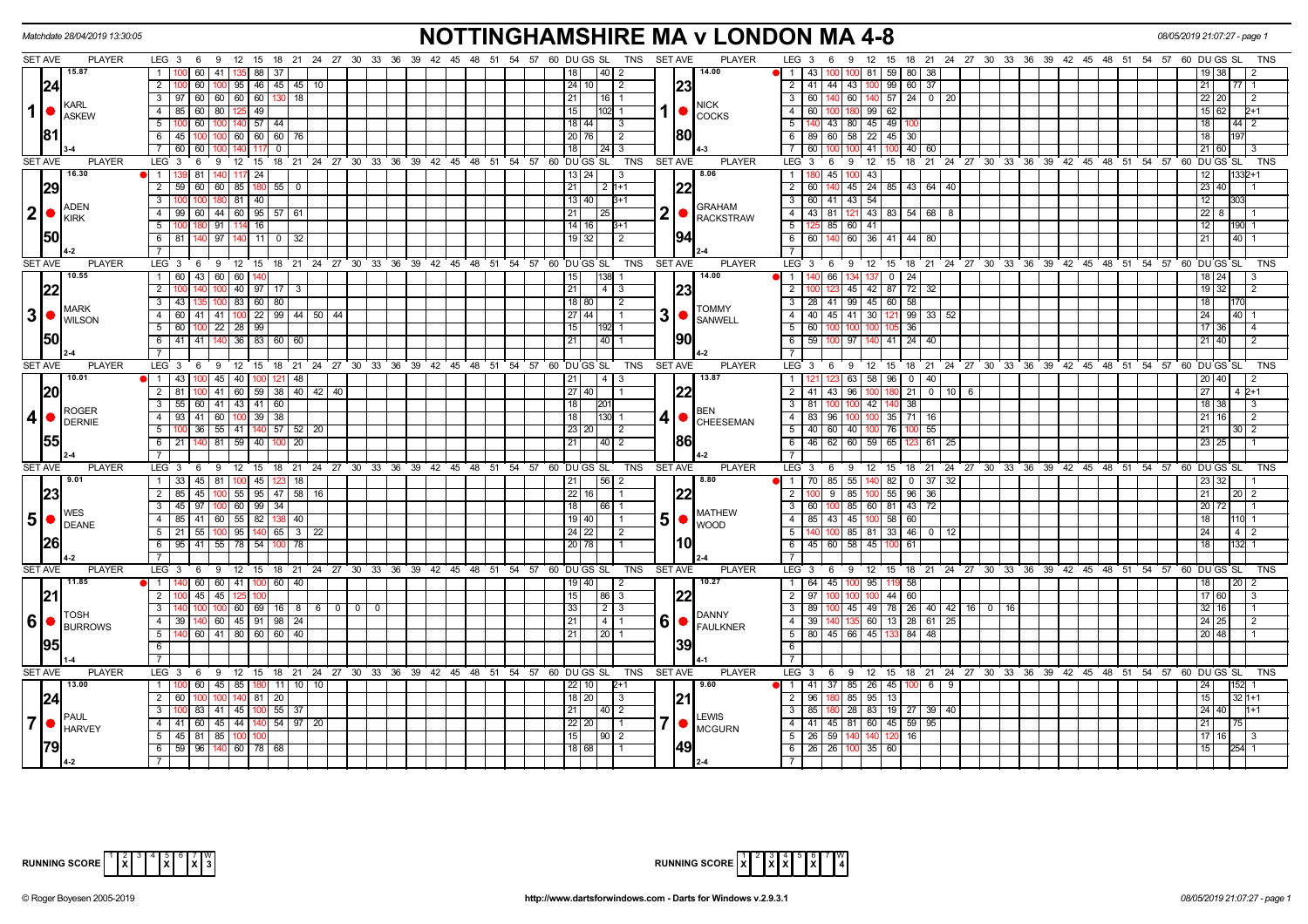|                |                | Matchdate 28/04/2019 13:30:05                    |                                                             |       |             |             |           |                                  |                |         |                                                            |             |  |                        |  |  |                 |                      |        |                |                |                | <b>NOTTINGHAMSHIRE MA v LONDON MA 4-8</b>     |                                 |             |                                        |                        |          |               |              |                 |  |  |                                                            |  |    | 08/05/2019 21:07:38 - page 2 |                   |    |                 |                |  |
|----------------|----------------|--------------------------------------------------|-------------------------------------------------------------|-------|-------------|-------------|-----------|----------------------------------|----------------|---------|------------------------------------------------------------|-------------|--|------------------------|--|--|-----------------|----------------------|--------|----------------|----------------|----------------|-----------------------------------------------|---------------------------------|-------------|----------------------------------------|------------------------|----------|---------------|--------------|-----------------|--|--|------------------------------------------------------------|--|----|------------------------------|-------------------|----|-----------------|----------------|--|
| SET AVE        |                | <b>PLAYER</b>                                    | LEG $3 \quad 6$                                             |       | - 9         |             |           |                                  |                |         | 12 15 18 21 24 27 30 33 36 39 42 45 48 51 54 57 60 DUGS SL |             |  |                        |  |  |                 |                      |        | TNS            | <b>SET AVE</b> |                | <b>PLAYER</b>                                 | LEG <sub>3</sub>                | 6           | 9                                      | 12                     | 15       |               |              |                 |  |  | 18 21 24 27 30 33 36 39 42 45 48 51 54 57 60 DU GS SL      |  |    |                              |                   |    |                 | <b>TNS</b>     |  |
|                |                | 9.80                                             | 85                                                          |       | 48 57       |             |           | 60 57 58 60 36                   |                |         | 40                                                         |             |  |                        |  |  |                 | 25 40                |        |                |                |                | 15.50                                         | 21                              | 41          | -60 I                                  | 41 I                   | 100      | 60 I          | 60           | 78              |  |  |                                                            |  |    |                              |                   |    | 40              |                |  |
|                | 21             |                                                  | 2<br>42                                                     |       |             |             | $57$   54 |                                  |                |         |                                                            |             |  |                        |  |  | 18 <sup>1</sup> |                      | 48     |                |                | 22             |                                               | $\overline{2}$                  |             | 95                                     | 70 I                   | 96       | 30 10         |              |                 |  |  |                                                            |  |    |                              | 21                | 10 |                 | $\overline{2}$ |  |
|                |                |                                                  | 3 <sup>1</sup>                                              | 60 58 |             |             |           | $100 \mid 59 \mid 83 \mid 57$    |                |         |                                                            |             |  |                        |  |  | 18 <sup>1</sup> |                      | 84     |                |                |                |                                               | 3   61                          | 22          |                                        |                        | 100 94   | 84            |              |                 |  |  |                                                            |  |    |                              | 18 84             |    |                 | $\overline{2}$ |  |
|                |                | <b>JASON</b><br>$8 \nvert \nvert$ $\big $ HOLMES | 58<br>4                                                     |       | 43 80       |             |           | $59$ 57 96                       |                |         |                                                            |             |  |                        |  |  | 18 I            |                      | 108    |                | 8 <sup>1</sup> |                | <b>DAVID</b><br><b>WAWRZEWSKI</b>             | $\overline{4}$<br>60            | 42          |                                        |                        | 99 60    |               | 40   20      |                 |  |  |                                                            |  |    |                              | 19 20             |    | 1+1             |                |  |
|                |                |                                                  | 5                                                           |       | 40   59     |             |           | $140$ 93 57 6 6                  |                |         |                                                            |             |  |                        |  |  |                 | 23 6                 |        | $\overline{2}$ |                |                |                                               | -5 I<br>55                      |             |                                        |                        | 100 60 1 |               | 40   14      |                 |  |  |                                                            |  |    |                              | 21                |    | $32 \mid 3$     |                |  |
|                | 89             |                                                  | 6                                                           |       | 60          |             |           | 26   65   59                     |                | 55 36   |                                                            |             |  |                        |  |  |                 | 23 36                |        |                |                | 187            |                                               |                                 | 94          | 60                                     |                        |          | $58$ 32       |              | 12              |  |  |                                                            |  |    |                              | 24                |    | 412             |                |  |
|                |                |                                                  |                                                             |       |             |             | 48 I      | 58                               | 56             | 15      |                                                            |             |  |                        |  |  |                 |                      | - 5    |                |                |                |                                               |                                 |             | 41                                     |                        |          | 35            | 35           |                 |  |  |                                                            |  |    |                              | 23                | 5  | $\cdot$ 3       |                |  |
| <b>SET AVE</b> |                | <b>PLAYER</b>                                    | LEG <sub>3</sub>                                            |       | -9          | 12          | 15        | 18                               | 21             |         | 24 27 30 33 36 39                                          |             |  | $42 \quad 45 \quad 48$ |  |  |                 | 51 54 57 60 DUGS SL  |        | <b>TNS</b>     |                | <b>SET AVE</b> | <b>PLAYER</b>                                 | LEG <sub>3</sub>                |             | -9                                     | 12                     | 15       | 18            | 21           |                 |  |  | 24 27 30 33 36 39 42 45 48 51                              |  |    | $54$ $57$ 60 DU GS SL        |                   |    |                 | <b>TNS</b>     |  |
|                |                | 9.70                                             | 1 9 9 2                                                     |       | $22$   41   |             |           | 63   95   60                     | 28             |         |                                                            |             |  |                        |  |  | 21              |                      | 100    |                |                |                | 12.54                                         | 60                              |             | 60                                     |                        | 55 66    |               | 40 80        | 40              |  |  |                                                            |  |    |                              | 22                | 40 |                 |                |  |
|                | 23             |                                                  | 25<br>$\overline{2}$                                        | 60    | 44          |             |           | $100$ 56 8 28                    |                |         |                                                            |             |  |                        |  |  |                 | $22$ 28              | $2+1$  |                |                | 25             |                                               | 2<br>45                         | 43          | 60                                     |                        | 44 41    | 46            |              |                 |  |  |                                                            |  |    |                              | 21                |    | 88 I            |                |  |
|                |                | RICHARD                                          | 3                                                           |       | 95          |             |           | 22   96   48                     |                |         |                                                            |             |  |                        |  |  |                 | $18$   48            |        |                |                |                | <b>WILL</b>                                   | 3                               |             | 60                                     |                        | 40 44    | 40            |              |                 |  |  |                                                            |  |    |                              | 18                |    | 56 <sub>1</sub> |                |  |
| 9 <sup>1</sup> |                | <b>COOPER</b>                                    | 4 I                                                         |       | 44 41 83 72 |             |           |                                  |                |         |                                                            |             |  |                        |  |  | 15 <sub>l</sub> |                      | 132    |                | 9 <sup>1</sup> |                | <b>BLACKWELL</b>                              | $4 \mid 60 \mid$                | 60          | 121                                    |                        |          |               |              |                 |  |  |                                                            |  |    |                              | 15                |    |                 | -3             |  |
|                |                |                                                  | 5 <sup>5</sup>                                              |       | 26   60     |             |           | 85   100   87                    | $\overline{0}$ |         |                                                            |             |  |                        |  |  | 21              |                      | 43 2   |                |                |                |                                               | $5 \vert$                       | l 41        | 60                                     |                        |          | 83 140 66 6 8 |              |                 |  |  |                                                            |  |    |                              | $23 \mid 8$       |    |                 |                |  |
|                | 49             |                                                  | 6 41 121 59 85 95                                           |       |             |             |           |                                  |                |         |                                                            |             |  |                        |  |  | 15 <sub>l</sub> |                      | 1100   |                |                |                |                                               | 6   97   83   134   83   104    |             |                                        |                        |          |               |              |                 |  |  |                                                            |  |    |                              | 15 104            |    |                 | $\overline{2}$ |  |
|                |                |                                                  |                                                             |       |             |             |           |                                  |                |         |                                                            |             |  |                        |  |  |                 |                      |        |                |                |                |                                               |                                 |             |                                        |                        |          |               |              |                 |  |  |                                                            |  |    |                              |                   |    |                 |                |  |
|                | <b>SET AVE</b> | <b>PLAYER</b>                                    | LEG <sup>3</sup>                                            | - 6   | 9           |             | 12 15     |                                  |                |         | 18 21 24 27 30 33 36 39 42 45 48 51 54 57 60 DUGS SL       |             |  |                        |  |  |                 |                      |        | <b>TNS</b>     | <b>SET AVE</b> |                | <b>PLAYER</b>                                 | LEG 3                           |             | -9                                     | $12 \overline{ }$      | 15       |               |              |                 |  |  | 18 21 24 27 30 33 36 39 42 45 48 51 54 57 60 DUGS SL       |  |    |                              |                   |    |                 | <b>TNS</b>     |  |
|                |                | 7.77                                             |                                                             |       |             |             | 42        |                                  |                |         |                                                            |             |  |                        |  |  | 15              |                      | 60 3   |                |                |                | 8.33                                          |                                 |             | 54                                     | 57                     |          |               |              |                 |  |  |                                                            |  |    |                              | 15 <sup>1</sup>   |    |                 |                |  |
|                | 22             |                                                  | $\overline{2}$                                              |       |             |             |           | 60   81   60   45   45   40   41 |                |         |                                                            |             |  |                        |  |  | $\overline{21}$ |                      | 129    |                |                | 27             |                                               | $\overline{2}$                  |             | 60   23   60   81   30   123   84   40 |                        |          |               |              |                 |  |  |                                                            |  |    |                              | 22   40           |    |                 |                |  |
|                |                | DAVE                                             | 3 I<br>45                                                   |       |             | $140$ 28 24 |           |                                  |                |         |                                                            |             |  |                        |  |  | 15              |                      | 124 2  |                |                |                | LEE                                           | $\overline{\phantom{a}3}$<br>60 |             | 140   180                              |                        | $97$ 24  |               |              |                 |  |  |                                                            |  |    |                              | $13 \mid 24$      |    | $2+1$           |                |  |
|                |                | $10o$ $DAVE$ DOWSON                              | 4 24 33 41 45 60 97                                         |       |             |             |           |                                  |                |         |                                                            |             |  |                        |  |  | l 21            |                      | 62     |                |                | IQI ●          | COCKS                                         | 95<br>$-4$                      |             | 58 95 45 44 96 36 32                   |                        |          |               |              |                 |  |  |                                                            |  |    |                              | $22 \mid 32$      |    |                 |                |  |
|                |                |                                                  | 5                                                           |       |             |             |           |                                  |                |         |                                                            |             |  |                        |  |  |                 |                      |        |                |                |                |                                               | 5                               |             |                                        |                        |          |               |              |                 |  |  |                                                            |  |    |                              |                   |    |                 |                |  |
|                | 63             |                                                  | 6                                                           |       |             |             |           |                                  |                |         |                                                            |             |  |                        |  |  |                 |                      |        |                |                | 83             |                                               | 6                               |             |                                        |                        |          |               |              |                 |  |  |                                                            |  |    |                              |                   |    |                 |                |  |
|                |                |                                                  |                                                             |       |             |             |           |                                  |                |         |                                                            |             |  |                        |  |  |                 |                      |        |                |                |                |                                               |                                 |             |                                        |                        |          |               |              |                 |  |  |                                                            |  |    |                              |                   |    |                 |                |  |
| <b>SET AVE</b> |                | <b>PLAYER</b>                                    | LEG <sub>3</sub>                                            | - 6   | - 9         | 12          | 15        | 18                               | 21             |         | 24 27                                                      | 30 33 36 39 |  | $42 \t 45 \t 48$       |  |  |                 | 51 54 57 60 DU GS SL |        | <b>TNS</b>     | <b>SET AVE</b> |                | <b>PLAYER</b>                                 | $LEG_3$                         | -6          | 9                                      | 12                     | 15       |               |              |                 |  |  | 18 21 24 27 30 33 36 39 42 45 48 51                        |  | 54 | 57 60 DU GS SL               |                   |    |                 | <b>TNS</b>     |  |
|                |                | 10.36                                            |                                                             | 26    |             |             |           | 22   140   72                    |                | 29   12 |                                                            |             |  |                        |  |  |                 | 22   12              | -3     |                |                |                | 2.39                                          | 85                              |             | 60   58                                |                        | 22 92    |               | 45   76   25 |                 |  |  |                                                            |  |    |                              | 24                |    | 38              |                |  |
|                | 23             |                                                  | $\overline{2}$                                              |       | 26   66     |             |           |                                  |                |         | 60 64 100 24 0 40                                          |             |  |                        |  |  |                 | 26 40                |        | 2              |                | I20l           |                                               | $\overline{2}$<br>43 I          |             | 45   45   81   43   84   26            |                        |          |               |              | 11 <sup>2</sup> |  |  |                                                            |  |    |                              | 24                |    | 20              |                |  |
|                |                | <b>RICHARD</b>                                   | 3 I                                                         |       |             |             |           | 60 85 97 135 100 24              |                |         |                                                            |             |  |                        |  |  |                 | 17 24                |        | 2              |                |                | <b>TONY</b>                                   | $\overline{\phantom{a}3}$       |             | 60 80 41 60 45 59                      |                        |          |               |              |                 |  |  |                                                            |  |    |                              | 18                |    | 156             |                |  |
| ∣1             |                | <b>BLOOMFIELD</b>                                | 4 83 70 60                                                  |       |             |             |           | $100$ 140 32 16                  |                |         |                                                            |             |  |                        |  |  |                 | $21$ 16              |        | $\overline{2}$ |                |                | <b>HAMIT</b>                                  | 4                               |             | 46   125   70   81   28   41           |                        |          |               |              |                 |  |  |                                                            |  |    |                              | $\overline{18}$   |    | 1110            |                |  |
|                |                |                                                  | 5                                                           |       |             |             |           |                                  |                |         |                                                            |             |  |                        |  |  |                 |                      |        |                |                |                |                                               | 5                               |             |                                        |                        |          |               |              |                 |  |  |                                                            |  |    |                              |                   |    |                 |                |  |
|                | 30             |                                                  | 6                                                           |       |             |             |           |                                  |                |         |                                                            |             |  |                        |  |  |                 |                      |        |                |                | 1001           |                                               | 6                               |             |                                        |                        |          |               |              |                 |  |  |                                                            |  |    |                              |                   |    |                 |                |  |
|                |                |                                                  | $\overline{7}$                                              |       |             |             |           |                                  |                |         |                                                            |             |  |                        |  |  |                 |                      |        |                |                |                |                                               | $\overline{7}$                  |             |                                        |                        |          |               |              |                 |  |  |                                                            |  |    |                              |                   |    |                 |                |  |
| <b>SET AVE</b> |                | <b>PLAYER</b>                                    | LEG <sub>3</sub>                                            | - 6   | - 9         |             |           |                                  |                |         | 12 15 18 21 24 27 30 33 36 39 42 45 48 51 54 57 60 DUGS SL |             |  |                        |  |  |                 |                      |        | <b>TNS</b>     | SET AVE        |                | <b>PLAYER</b>                                 | LEG <sup>3</sup>                | -6          | - 9                                    |                        |          |               |              |                 |  |  | 12 15 18 21 24 27 30 33 36 39 42 45 48 51 54 57 60 DUGS SL |  |    |                              |                   |    |                 | <b>TNS</b>     |  |
|                |                | 4.80                                             | $\bullet$ 1 45                                              |       | 99 85       |             |           | 41 171 40 20                     |                |         |                                                            |             |  |                        |  |  |                 | 20   20              |        |                |                |                | 12.90                                         |                                 | 81          | 40                                     | 60 l                   |          | 180 20        |              |                 |  |  |                                                            |  |    |                              |                   |    | $202+1$         |                |  |
|                | 22             |                                                  | 2 <sup>1</sup>                                              |       | 45 58 41 58 |             |           |                                  |                |         |                                                            |             |  |                        |  |  | 12              |                      | 299    |                |                | 126            |                                               | $\overline{2}$                  |             | 100 41 100 80                          |                        |          |               |              |                 |  |  |                                                            |  |    |                              | $14 \ 80$         |    | $B+1$           |                |  |
|                |                | PETER                                            | $3 \mid 80 \mid 60 \mid 60 \mid 60 \mid 100 \mid 109$       |       |             |             |           |                                  | 32             |         |                                                            |             |  |                        |  |  |                 | $19$ 32              |        | -2             |                |                | <b>WAYNE</b>                                  | 3 <sup>1</sup>                  | 80 91       |                                        | 24 95 77 35            |          |               |              |                 |  |  |                                                            |  |    |                              | 18                |    | 99              |                |  |
|                |                | $12 \bullet \vert_{\text{MCCONVILLE}}$           | 4 60 60 100 80 91                                           |       |             |             |           |                                  |                |         |                                                            |             |  |                        |  |  | 15 <sub>l</sub> |                      | 110  1 |                |                |                | $12 \bullet  _{\text{BROWN}}^{\text{WATINE}}$ | 4                               |             | 57 63 39 96 66                         |                        |          |               |              |                 |  |  |                                                            |  |    |                              | 18 66             |    | $1 + 1$         |                |  |
|                |                |                                                  | $5 \mid 59 \mid 83 \mid 81 \mid 60 \mid 23 \mid 25 \mid 41$ |       |             |             |           |                                  |                |         |                                                            |             |  |                        |  |  | 21              |                      | 129    |                |                |                |                                               | -5 I                            | $85$   $81$ | 100                                    |                        |          | 53 40 82 60   |              |                 |  |  |                                                            |  |    |                              | $20\overline{60}$ |    |                 |                |  |
|                | 34             |                                                  | $6$ 45 41 55 96 77 65                                       |       |             |             |           |                                  |                |         |                                                            |             |  |                        |  |  | l 18 l          |                      | 122    |                |                | 1981           |                                               | 6                               | 100         |                                        | 58   115   53   0   40 |          |               |              |                 |  |  |                                                            |  |    |                              | 19 40             |    |                 |                |  |
|                |                |                                                  |                                                             |       |             |             |           |                                  |                |         |                                                            |             |  |                        |  |  |                 |                      |        |                |                |                |                                               |                                 |             |                                        |                        |          |               |              |                 |  |  |                                                            |  |    |                              |                   |    |                 |                |  |

| ାଠା                        | n Kirk 29.50                                                                                   | loı | cks 27.83                                         |
|----------------------------|------------------------------------------------------------------------------------------------|-----|---------------------------------------------------|
| <b>JNNING SCORE</b><br>. . | $\mathbf{x}$<br>$\mathbf{r}$<br>.<br>1 X I<br>- 71<br>$\mathbf{r}$<br>$\overline{\phantom{a}}$ |     | X 8<br>$\mathbf{r}$<br>suure<br>.<br>$\mathbf{r}$ |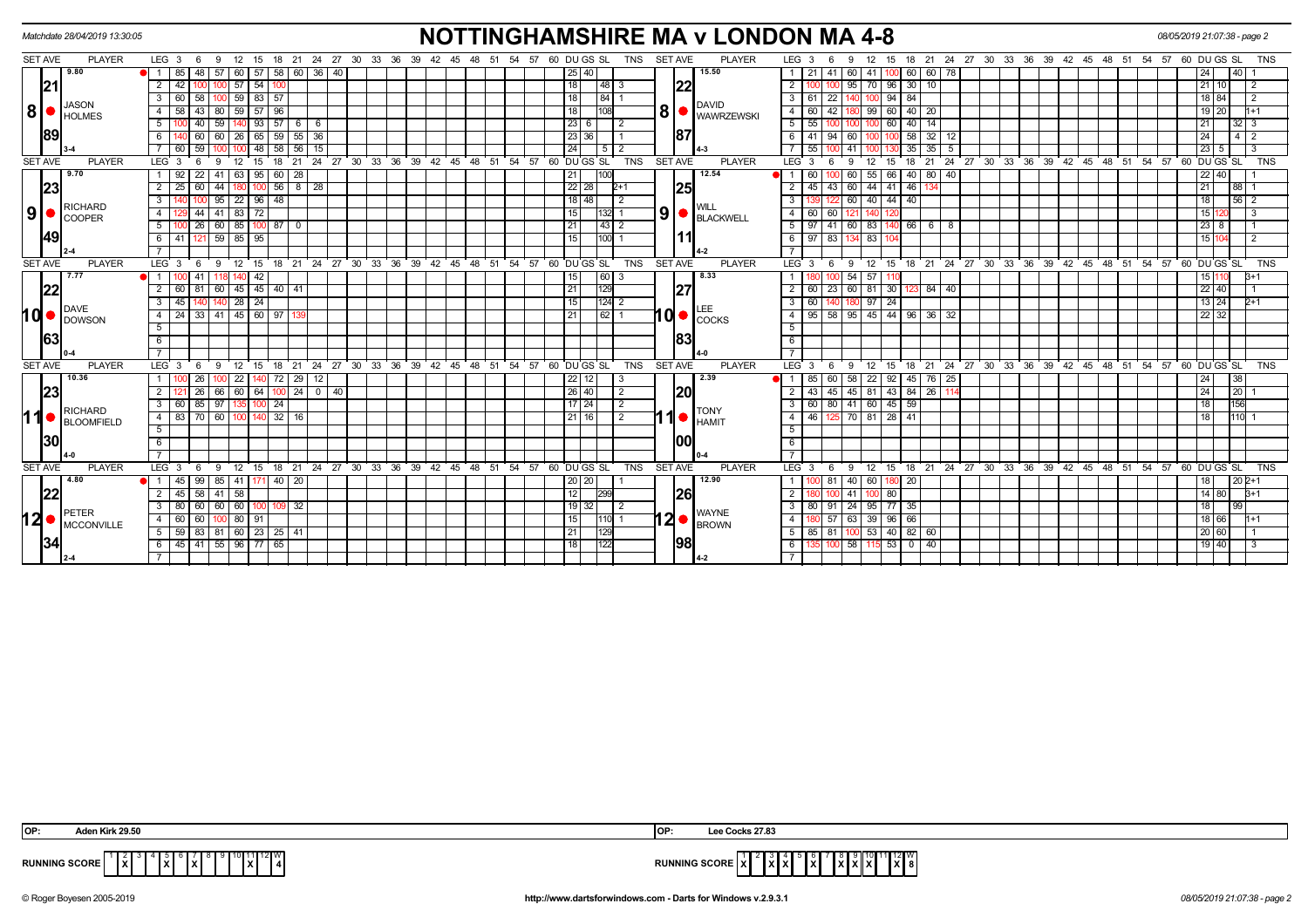| NOTTINGHAMSHIRE MA        |     |      |             |            |             |            |             |            |             |     |             | <b>LONDON MA</b>     |     |             |             |              |             |       |             |            |      |     |             |
|---------------------------|-----|------|-------------|------------|-------------|------------|-------------|------------|-------------|-----|-------------|----------------------|-----|-------------|-------------|--------------|-------------|-------|-------------|------------|------|-----|-------------|
| <b>PLAYER</b>             | W/L | LWON | <b>LOST</b> | <b>AVE</b> | <b>TAVE</b> | <b>PTS</b> | <b>DRTS</b> | <b>TON</b> | <b>TON+</b> | 180 | <b>TONS</b> | <b>IPLAYER</b>       | W/L | <b>LWON</b> | <b>LOST</b> | <b>AVE</b>   | <b>TAVE</b> | PTS   | <b>DRTS</b> | <b>TON</b> | TON+ | 180 | <b>TONS</b> |
| Karl Askew                |     |      |             | 24.81      |             | 3325       | 134         |            |             |     | -14         | Nick Cocks           | W   |             |             | 23.80        | 14.00       | 3189  | 134         |            |      |     | $12+1$      |
| Aden Kirk                 |     |      |             | 29.50      | 16.30       | 2979       |             |            |             |     | $12 + 3$    | Graham Rackstraw     |     |             |             | 22.94        | 8.06        | 2340  | 102         |            |      |     | $6+1$       |
| <b>Mark Wilson</b>        |     |      |             | 22.50      |             | 2632       | 117         |            |             |     |             | <b>Tommy Sanwell</b> | W   |             |             | 23.90        | 14.00       | 2796  | 117         |            |      |     | $1^{\circ}$ |
| Roger Dernie              |     |      |             | 20.55      |             | 2631       | 128         |            |             |     | -9          | Ben Cheeseman        | W   |             |             | 22.86        | 13.87       | 2972  | 130         |            |      |     | $12+1$      |
| <b>Wes Deane</b>          |     |      |             | 23.26      | 9.01        | 2884       | 124         |            |             |     | 8           | Mathew Wood          |     |             |             | 22.1         | 8.80        | 2740  | 124         |            |      |     |             |
| <b>Tosh Burrows</b>       |     |      |             | 21.95      | 1.85        | 2393       |             |            |             |     | 10          | Danny Faulkner       | W   |             |             | 22.39        | 10.27       | 2485  | 111         |            |      |     |             |
| Paul Harvey               |     |      |             | 24.79      | 13.00       | 2876       | 116         |            |             |     | $11 + 7$    | Lewis McGurn         |     |             |             | 21.49        | 9.60        | 2493  | 116         |            |      |     | $7+2$       |
| <b>JASON HOLMES</b>       |     |      |             | 21.89      | 9.80        | 3262       | 149         |            |             |     |             | David Wawrzewski     | W   |             |             | 22.87        | 15.50       | 343'  | 150         |            |      |     | $14+1$      |
| <b>Richard Cooper</b>     |     |      |             | 23.49      | 9.70        | 2631       | 112         |            |             |     | -8+1        | Will Blackwell       | W   |             |             | 25.1         | 12.54       | 2862  | 114         |            |      |     | 10          |
| Dave Dowson               |     |      |             | 22.63      | 7.77        | 1629       |             |            |             |     | 'n          | Lee Cocks            | W   |             |             | 27.83        | 8.33        | 2004  |             |            |      |     | $6+2$       |
| <b>Richard Bloomfield</b> |     |      |             | 23.30      | 0.36        | 2004       | 86          |            |             |     | c           | <b>Tony Hamit</b>    |     |             |             | <b>20.00</b> | 2.39        | 1680  | 84          |            |      |     |             |
| Peter McConville          |     |      |             | 22.34      | 4.80        | 2346       | 105         |            |             |     |             | Wavne Brown          | W   |             |             | 26.98        | 12.90       | 2887  |             |            |      |     | $10 + 3$    |
| <b>TOTALS</b>             |     | 31   | 38          | 23.35      | 0.00        | 31592      | 1353        |            |             |     | $109 + 5$   | <b>I TOTALS</b>      | W   |             |             | 23.42        | 0.00        | 31879 | 1361        |            | 47   |     | $108 + 11$  |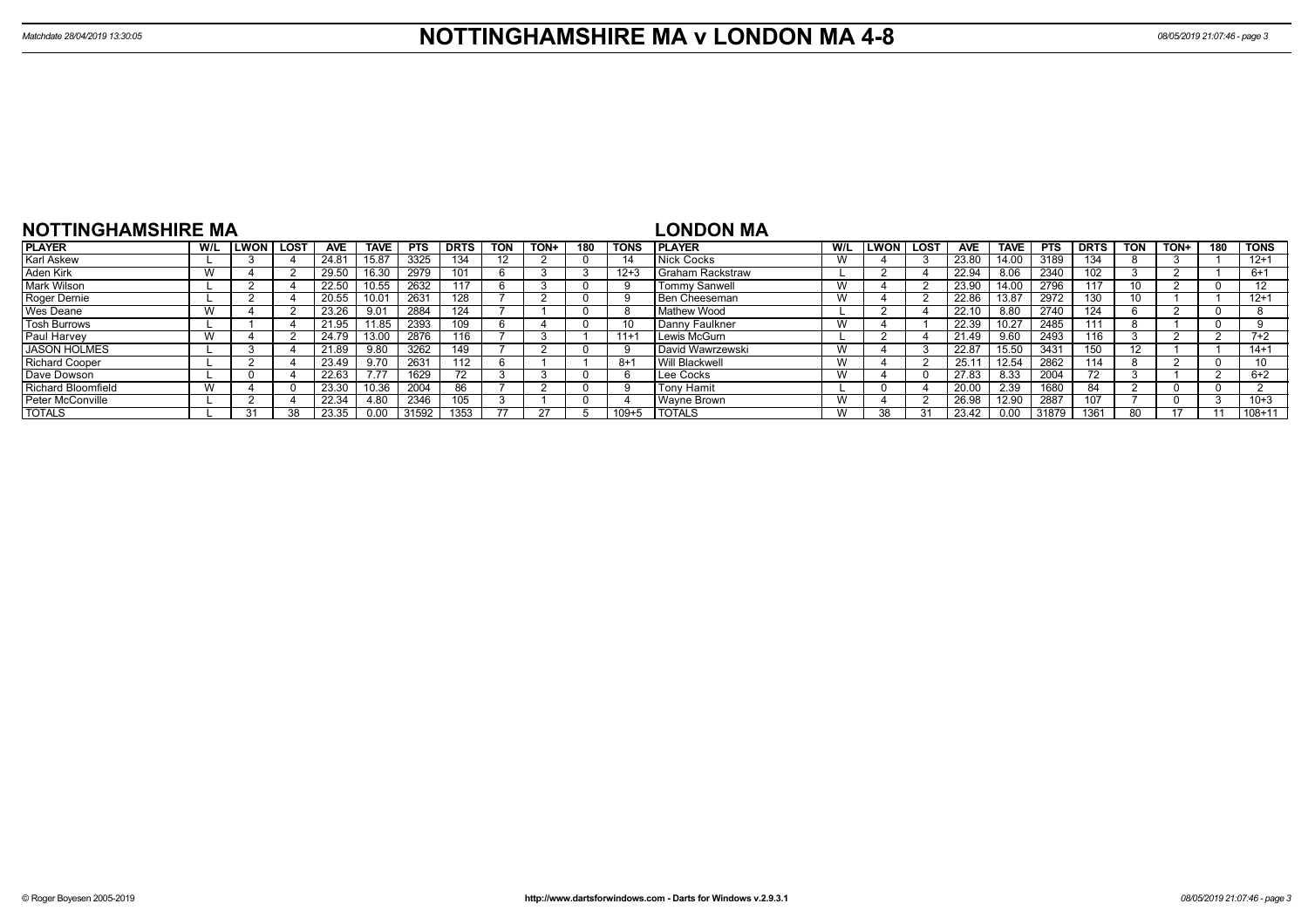|                | Matchdate 28/04/2019 10:41:07 |                                                                 |                                                                                      | <b>NOTTINGHAMSHIRE WA v LONDON WA 3-3</b>                                  |                                                                                            | 08/05/2019 21:07:11 - page 1                                                             |
|----------------|-------------------------------|-----------------------------------------------------------------|--------------------------------------------------------------------------------------|----------------------------------------------------------------------------|--------------------------------------------------------------------------------------------|------------------------------------------------------------------------------------------|
| <b>SET AVE</b> | <b>PLAYER</b>                 | LEG 3<br>12<br>-9                                               | 27 30<br>21<br>24<br>33<br>36<br>18                                                  | 60 DU GS SL<br><b>TNS</b><br>54<br>-57                                     | <b>SET AVE</b><br><b>PLAYER</b><br>LEG <sub>3</sub><br>27<br>- 24<br>30<br>21              | 33<br>36<br>39<br>54<br>57<br>60 DU GS SL<br>TNS<br>42<br>45                             |
|                | 1.00                          | 58<br>26<br>26<br>43<br>  41                                    | 24<br>- 26 I<br>80                                                                   | 24<br>177                                                                  | 6.40<br>26<br>$\blacksquare$<br>62<br>42<br>14<br>40<br> 20                                | 25<br>40                                                                                 |
|                | <b>MARGARET</b>               | 26 <br>2 <sup>1</sup><br>$81$ 81                                | 13   43   100   24   75   58                                                         | 26 58                                                                      | 10 47 38 44 30<br>$41 \mid 85 \mid$<br><b>KERRY</b>                                        | 24<br>106                                                                                |
| $\mathbf{1}$   | <b>BAMFORD</b>                | 60<br>$\mathbf{3}$<br>85<br>$\overline{70}$                     | 45   41   41  <br>$\sqrt{11}$                                                        | 21                                                                         | 45   60   34   81   45   140   64   32<br>$\mathbf{3}$<br><b>KILLICK</b>                   | 22 32                                                                                    |
|                | 23                            | 95   20   80   60   99<br>$3 \mid 50 \mid$<br>4                 |                                                                                      | 21<br>l 94                                                                 | 100 92 85 97 50<br>$41 \overline{)36}$<br>4<br>86                                          | 20 50                                                                                    |
|                |                               | 5                                                               |                                                                                      |                                                                            | -5                                                                                         |                                                                                          |
| <b>SET AVE</b> | <b>PLAYER</b>                 | LEG <sub>3</sub><br>$^{\circ}$ 12<br>$^{\circ}$ 15<br>- 6<br>-9 | $18$ 21 24                                                                           | 27 30 33 36 39 42 45 48 51 54 57 60 DUGS SL<br><b>TNS</b>                  | <b>SET AVE</b><br><b>PLAYER</b><br>LEG 3<br>12<br>$^{\circ}$ 15<br>$18$ 21 24<br>- 6<br>-9 | 27 30 33 36 39 42 45 48 51 54 57 60 DUGS SL<br><b>TNS</b>                                |
|                | 3.40<br>15                    | 55<br>1 <sup>1</sup><br>45<br>40                                | 30<br>29<br>44<br>$24 \mid$<br>$\mathbf 0$<br>$\sqrt{40}$<br>60 l<br>  40  <br>81    | 37 40                                                                      | 3.00<br>$59$   27<br>41<br>98<br>45<br>58   60<br>$9 \mid 15$<br>26<br>151                 | 36<br>5<br>0                                                                             |
|                | HAYLEY                        | $30 \mid 25 \mid 77$<br>15<br>43<br>41                          | 26 50 55 45 62 16 16                                                                 | 3716                                                                       | $18$   24   21<br>65<br>26<br>60<br>41<br>60<br>41<br>41<br><b>NIKKI</b>                   | 39<br>$\overline{0}$<br>4<br>$\mathbf{0}$                                                |
| $\mathbf{2}$   | MARTIN-UNDERWOOD              | 140 81<br>40                                                    | $100$ 22<br>$999$                                                                    | $24 \mid 9$<br>$\vert$ 3                                                   | $\overline{\mathbf{2}}$<br>55 100 60 60 40 100 46<br>$\overline{\cdot}$<br><b>PATTEN</b>   | 21                                                                                       |
|                | 34                            | 7                                                               |                                                                                      |                                                                            | $\overline{4}$<br>151                                                                      |                                                                                          |
|                |                               | 5 <sup>5</sup>                                                  |                                                                                      |                                                                            | $5\overline{5}$                                                                            |                                                                                          |
| <b>SET AVE</b> | <b>PLAYER</b>                 | LEG <sub>3</sub><br>12<br>15                                    | 21<br>24<br>18                                                                       | 27 30 33 36 39 42 45 48 51 54 57 60 DUGS SL<br><b>TNS</b>                  | <b>SET AVE</b><br><b>PLAYER</b><br>LEG <sub>3</sub><br>12<br>21 24<br>15<br>18<br>-9       | 27 30 33 36 39 42 45 48 51 54 57 60 DUGS SL<br><b>TNS</b>                                |
|                | 4.90<br><b>16</b>             | -26<br><b>26</b><br>26   26  <br>-60                            | 45   85   85   22   80   10   0                                                      | 36<br>10 <sup>1</sup>                                                      | 5.00<br>27<br> 39 <br>23 15 1<br>83<br>28 I<br>15                                          | $38 \mid 4$<br>$\overline{0}$<br>0<br>4                                                  |
|                | HELEN                         | 45<br>55                                                        | 93<br>16 I<br>16                                                                     | 24 16<br>l 2                                                               | 41 60 55<br>45<br>45<br>45  <br><b>CARLY</b>                                               | 21                                                                                       |
| $\mathbf{3}$   | <b>HARVEY</b>                 | 3<br>55<br>43                                                   | -41<br>  85   45   80<br>41                                                          | 27 80                                                                      | 3<br>60<br>$26$ 41 41<br>3<br>-26<br>22<br>81<br>26<br><b>TOWNSEND</b>                     | 27<br>78 I                                                                               |
|                | 19                            | $\overline{4}$                                                  | 85<br>45<br>98<br>$\overline{0}$<br>6<br>$^{\circ}$<br>$\overline{0}$<br>$\mathbf 0$ | 36<br>2 1                                                                  | 55<br>55<br>30<br>$\overline{4}$<br>60<br>26<br>26<br>l 40 I<br>60<br>-41<br>14l           | $34 \mid 8$<br>$^{\circ}$                                                                |
|                |                               | 5<br>22                                                         | 85<br>54<br>18 I<br>- 0<br>$\Omega$                                                  | 30<br>$16$   1                                                             | 5<br>26<br>85<br>$33 \mid 49$<br>41<br>85<br>43<br>55<br>26<br>37<br>21                    | 33   49                                                                                  |
| <b>SET AVE</b> | <b>PLAYER</b>                 | <b>LEG</b><br>-3                                                | $30\quad 33$<br>36<br>24<br>27<br>21<br>18                                           | $39 \t 42 \t 45$<br>$48 \quad 51$<br>$-54$<br>57 60 DU GS SL<br><b>TNS</b> | <b>SET AVE</b><br><b>PLAYER</b><br>30<br><b>LEG</b><br>21<br>24<br>27<br>- 3               | 36<br>$\overline{39}$ 42<br>ີ 33<br>45<br>48 51<br>54<br>57<br>60 DU GS SL<br><b>TNS</b> |
|                | 2.00<br> 20                   | 60<br>41                                                        | 80<br>60<br>98 60                                                                    | 24 60                                                                      | 7.60<br>40<br>43<br>45 I<br>41<br>60<br>24<br>19                                           | 21<br>148                                                                                |
|                | KAYLEA                        | 60<br>81<br>60                                                  | 45 81 60<br>40                                                                       | 21<br>74                                                                   | 83<br>31<br>$0 \mid 40$<br>60<br><b>DEBS</b>                                               | $24 \mid 40$                                                                             |
| 4              | RILEY                         | $3^{\circ}$<br>85<br>60<br>70<br>36                             | $60$ 74 32<br>43<br>41                                                               | $25 \mid 32$                                                               | $100$ 92<br>40<br>3<br>80<br>85<br>45<br>39 I<br>$\mathbf 0$<br><b>WATLING</b>             | 24<br>20 <sub>1</sub>                                                                    |
|                | <b>50</b>                     | 55<br>$95$   41<br>$\overline{4}$                               | 60 60 50 66                                                                          | 21<br>74                                                                   | 45 28 85<br>45<br>221<br>180 55<br>41<br>65                                                | 23 55                                                                                    |
|                |                               | 5 <sup>5</sup><br>68<br>45<br>60                                | 39<br>45                                                                             | $24 \mid 44$                                                               | 60<br>60<br>28<br>45<br>81                                                                 | 21                                                                                       |
| <b>SET AVE</b> | <b>PLAYER</b>                 | LEG <sub>3</sub><br>12<br>۰Q                                    | 27<br>36<br>24<br>30<br>33 <sup>°</sup><br>21<br>18                                  | $39 \quad 42$<br>54<br><b>TNS</b><br>45<br>48<br>-51<br>57<br>60 DU GS SL  | <b>SET AVE</b><br><b>PLAYER</b><br>LEG <sup>'</sup><br>27<br>21<br>24<br>-3<br>18<br>Q     | 30 33 36<br>39 42<br>54<br>45<br>48<br>51<br>57<br>60<br>DU GS SL<br><b>TNS</b>          |
|                | 5.00<br>117                   | 26                                                              | 28<br>58                                                                             | 24 <br> 60 3                                                               | 9.90<br>42 I<br>40<br>$\overline{1}$<br>41<br>47<br>45<br>26 I<br>19                       | 27 40                                                                                    |
|                | KIRSTY                        | $\overline{2}$<br>60<br>54<br>28<br>$\sqrt{60}$<br>41           |                                                                                      | 18<br>$ 158 $ 1                                                            | 80<br>81<br>81 I<br>49 I<br><b>STEPH</b>                                                   | 18 110                                                                                   |
| $\mathbf{5}$   | HANDFORD                      | $\overline{3}$<br>60 43<br>41                                   | 59 60 15 60 49 58 56                                                                 | $\sqrt{29 56 }$                                                            | 5<br>$\mathbf{3}$<br>26<br>40 95 30 30<br>6<br>- 30 I<br>$\overline{2}$<br><b>STUTLEY</b>  | 30<br>$2$   $2$                                                                          |
|                | <b>81</b>                     | $\overline{4}$<br>38<br>62<br>60                                | 28 45 81 97 80 0<br>$0 \mid 10$                                                      | 31 10                                                                      | $\overline{4}$<br>57<br>$10$ 5<br>90<br>94 I<br>$\overline{0}$<br>$^{\circ}$<br> 37        | 30<br>$4 \mid 2$                                                                         |
|                |                               | 5 <sup>5</sup><br>$81$   44  <br>45<br>38                       | $\sqrt{59}$<br>-38                                                                   | 21<br>$\overline{8}$                                                       | 5<br>58<br>47<br>56<br>40<br>60<br>44<br>96                                                | $24 \overline{40}$                                                                       |
| <b>SET AVE</b> | <b>PLAYER</b>                 | LEG <sub>3</sub>                                                | 27<br>$30 \quad 33$<br>36<br>21<br>24                                                | 60 DUGS SL<br><b>TNS</b><br>39 42 45<br>48<br>51<br>54<br>57               | <b>SET AVE</b><br><b>PLAYER</b><br>LEG <sup>3</sup><br>24<br>27<br>21                      | 30 33 36 39 42 45<br>54<br>DU GS SL<br>48<br>51<br>57<br>60                              |
|                | 6.73<br>17                    |                                                                 | 45                                                                                   | 24<br> 68 2                                                                | 6.00<br>60<br>45<br>60<br>78<br>41<br>18I                                                  | $24$ 78                                                                                  |
|                | JULIE                         | $\overline{2}$<br>-81<br>42                                     | 60 81 43 32 46<br>44<br>41                                                           | $32 \mid 46$                                                               | 60   45   59   31   0   17<br>$\overline{2}$<br>-26<br>45<br>45<br>-41<br><b>JOANNE</b>    | 33<br>32                                                                                 |
| 61             | PITCHFORD                     | 3<br>81<br>60<br>26                                             | 18 60 43 46<br>125 14 14 14                                                          | $31$ 14                                                                    | 6<br>$95 \mid 23 \mid 40 \mid 35 \mid 0$<br>3<br>22<br>60<br>60<br>41<br><b>DEAMER</b>     | 30 <sup>°</sup><br>25                                                                    |
|                | $11$ <sub>3-2</sub>           | 43<br>9   45   45<br>$\overline{4}$<br>81                       |                                                                                      | 18<br>$ 178 $ 1                                                            | 40<br>60<br>41<br>$\sqrt{80}$<br>$\overline{4}$<br>80<br>$\overline{50}_{2-3}$             | 20 80                                                                                    |
|                |                               | 5   24   26   40   22   125   100   60   34   70                |                                                                                      | 27 70<br>$\overline{2}$                                                    | $5$   41   45   60   83   100   45   44   59                                               | 24<br> 24                                                                                |

**X**  $3 \mid 4$ **X** 6 **X** l 3



**RUNNING SCORE**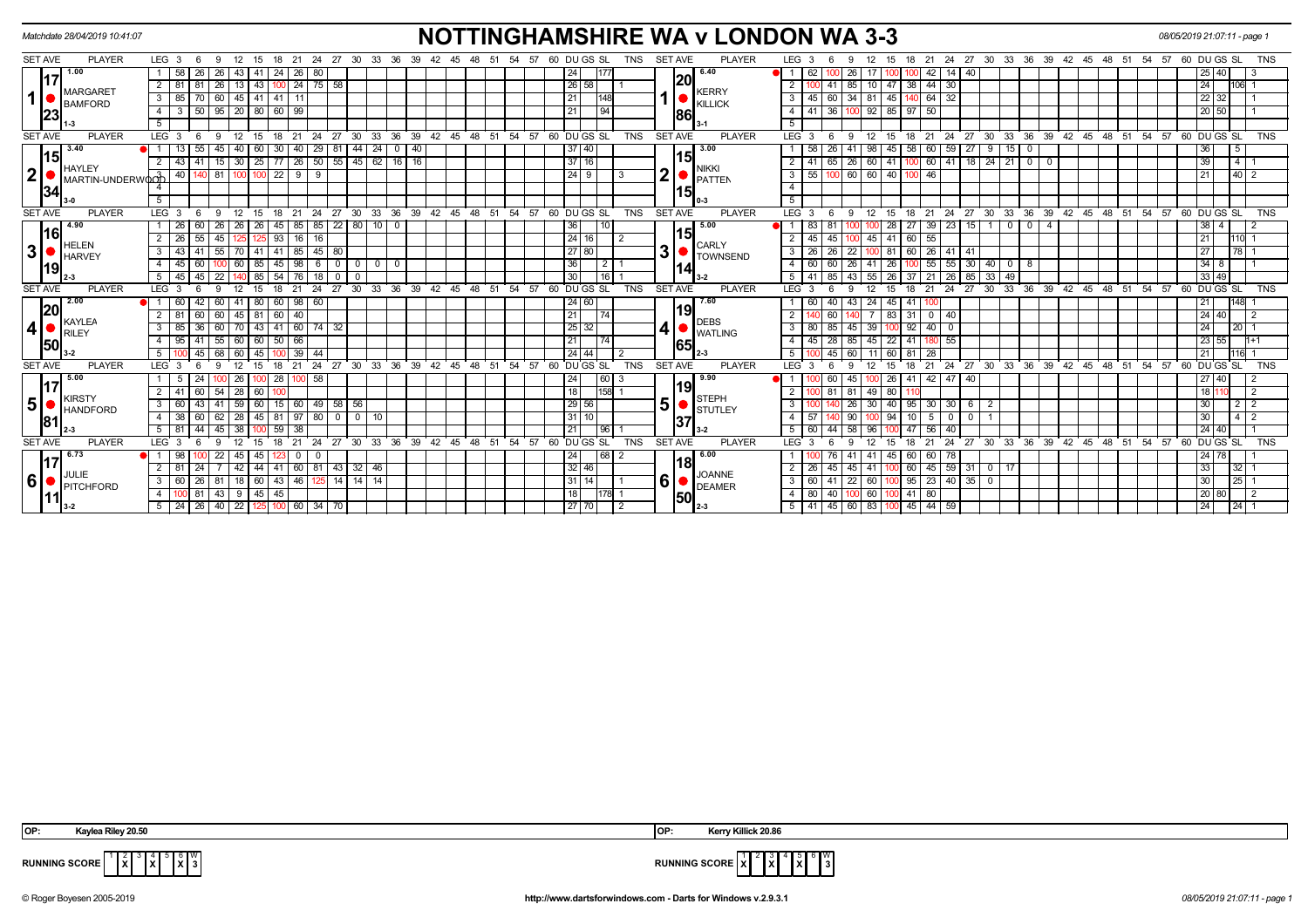| NOTTINGHAMSHIRE WA      |     |      |      |               |      |       |      |            |      |     |      | <b>LONDON WA</b>     |     |              |      |            |             |            |      |            |      |     |             |
|-------------------------|-----|------|------|---------------|------|-------|------|------------|------|-----|------|----------------------|-----|--------------|------|------------|-------------|------------|------|------------|------|-----|-------------|
| <b>PLAYER</b>           | W/L | LWON | LOST | <b>AVE</b>    | TAVE | PTS   | DRTS | <b>TON</b> | TON+ | 180 | TONS | <b>PLAYER</b>        | W/L | <b>ILWON</b> | LOST | <b>AVE</b> | <b>TAVE</b> | <b>PTS</b> | DRTS | <b>TON</b> | TON+ | 180 | <b>TONS</b> |
| Margaret Bamford        |     |      |      | 17.23         | 1.00 | 1585  |      |            |      |     |      | <b>Kerry Killick</b> |     |              |      | 20.86      | 6.40        | 1898       |      |            |      |     |             |
| Hayley Martin-Underwood |     |      |      | 15.34         | 3.40 | 1503  |      |            |      |     |      | Nikki Patten         |     |              |      |            | 3.00        | 1454       |      |            |      |     |             |
| <b>Helen Harvey</b>     |     |      |      |               | 490  | 247   | 153  |            |      |     |      | l Carlv Townsend     |     |              |      | 15.14      | 5.00        | 2317       | 153  |            |      |     |             |
| Kaylea Riley            |     |      |      | 20.50         | 2.00 | 2357  | 115  |            |      |     |      | Debs Watling         |     |              |      | 19.65      | 7.60        | 2221       | 113  |            |      |     | $6+$        |
| <b>Kirsty Handford</b>  |     |      |      | $7.8^{\circ}$ | 5.00 | 2191  | 123  |            |      |     |      | Steph Stutley        |     |              |      |            | 9.90        | 2499       | 129  |            |      |     |             |
| Julie Pitchford         |     |      |      | $\sqrt{1}$    | 6.73 | 2259  | 132  |            |      |     |      | , Joanne Deamer      |     |              |      | 18.5       | 6.00        | 2424       | 131  |            |      |     |             |
| <b>TOTALS</b>           |     |      |      |               | 0.00 | 12372 |      | 10.        |      |     |      | <b>'TOTALS</b>       |     |              |      |            | 0.00        | 1281       |      |            |      |     | $35+1$      |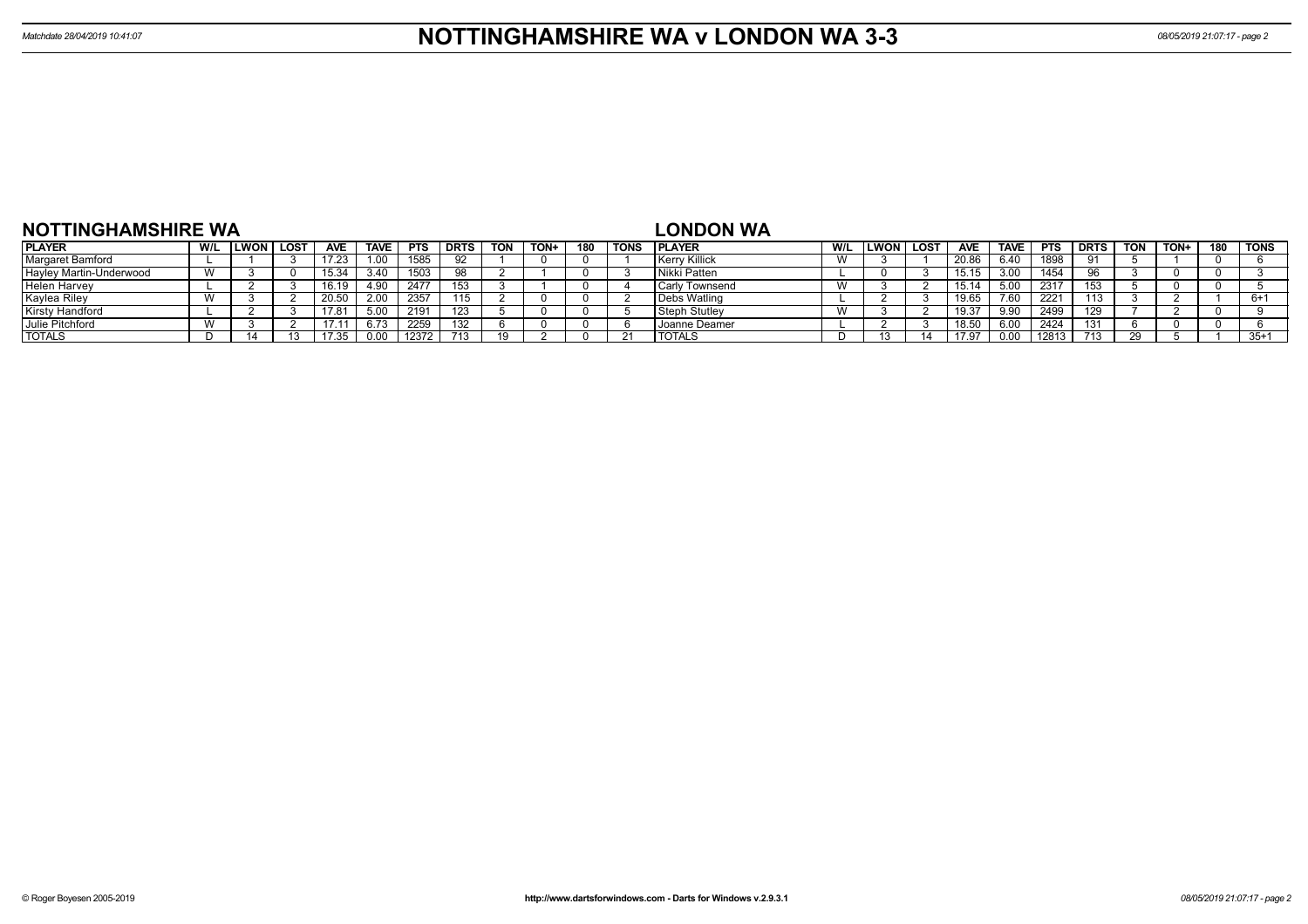|                | Matchdate 27/04/2019 13:23:40                             |                                                                                    | <b>NOTTINGHAMSHIRE MB v LONDON MB 5-7</b>                                                                     |                                                                                       | 08/05/2019 21:06:42 - page 1                                        |
|----------------|-----------------------------------------------------------|------------------------------------------------------------------------------------|---------------------------------------------------------------------------------------------------------------|---------------------------------------------------------------------------------------|---------------------------------------------------------------------|
|                | <b>SET AVE</b><br><b>PLAYER</b>                           |                                                                                    | LEG 3 6 9 12 15 18 21 24 27 30 33 36 39 42 45 48 51 54 57 60 DUGS SL TNS SETAVE<br><b>PLAYER</b>              | LEG 3 6 9 12 15 18 21 24 27 30 33 36 39 42 45 48 51 54 57 60 DUGS SL                  | TNS                                                                 |
|                | 11.51                                                     | 1   41   83   60   55   28   95   40                                               | 99 <br>8.39<br>21                                                                                             | 1   58   45   140   91   40   41   62   24                                            |                                                                     |
|                | 22                                                        | 113 81   11   45   66   41   60   59  <br>$\overline{2}$                           | 24 <br> 25 1<br> 22                                                                                           | 2 60 85 39 85 65 43 56 68                                                             | 24 68                                                               |
|                | <b>CHRISTIAN</b>                                          | 3   65   83   135   52   100   66                                                  | 18 66 <br>$\overline{2}$<br><b>CHRIS</b>                                                                      | $3$   41   95   96   40   28   59                                                     | 18<br>1142                                                          |
|                | 1   ●<br><b>SHEPHERD</b>                                  | 4 41 59 96 45 140                                                                  | 15 I<br>$1120$ 1<br><b>HOGG</b>                                                                               | $4 \mid 140$<br>100 68 125 68                                                         | 15 68<br>- 13                                                       |
|                |                                                           | $5$   95   100   100   100   23   59   24                                          | $\vert$ 3                                                                                                     | $5 \mid 55 \mid 55 \mid 59 \mid 85 \mid 40 \mid 59 \mid 38$                           | 21<br>110                                                           |
|                | 48                                                        | 6 81 25 100 140 85 35 35                                                           | 35 <br>$\overline{2}$<br>21 35                                                                                | $6 \mid 59 \mid$<br>$100$ 95 40<br>$100$ 26                                           | 18<br>812                                                           |
|                |                                                           | 7 41 40 60 123 44 60 40                                                            | 21 <br>l 93 l                                                                                                 | 7 26 83 45 60<br>134 59 78 16                                                         | 23<br>16 I                                                          |
|                | <b>SET AVE</b><br><b>PLAYER</b>                           | LEG 3<br>6 9 12 15 18 21 24 27 30 33 36 39 42 45 48 51 54 57 60 DUGS SL            | TNS<br><b>SET AVE</b><br><b>PLAYER</b>                                                                        | LEG <sub>3</sub><br>9 12 15 18 21 24 27 30 33 36 39 42 45 48 51 54 57 60 DUGS SL<br>6 | <b>TNS</b>                                                          |
|                | 3.94                                                      | 1 60 42 85 60 140 81 33                                                            | 8.39<br>20 33                                                                                                 | $95 \mid 83 \mid 59 \mid 42 \mid 17 \mid$<br>$1$ 1                                    | 65<br>18                                                            |
|                | 22                                                        | $2$ 58 43 59 59 60 45 59 50 68                                                     | 27 68<br> 21                                                                                                  | 63 140 39 48 60 86 18 4<br>$2 \mid 41 \mid$                                           | 27<br>$\begin{array}{c c c c c} \hline 2 & 1 \\ \hline \end{array}$ |
|                |                                                           | $3 \mid 26 \mid 81 \mid 84 \mid 58 \mid 120 \mid 54 \mid 38 \mid 40 \mid$          | $24$ 40                                                                                                       | 3 40 60 42 120 39 118 62                                                              | 21<br>$\vert$ 20 $\vert$ 2                                          |
|                | <b>JOSH</b><br>$2  \bullet$<br><b>HAMILTON</b>            | 134 80 44 45 80 78 40<br>4                                                         | <b>DEAN</b><br>$\mathbf{2}$<br>19 40<br><b>COUGHLAN</b>                                                       | $100$ 28 51 121 81 0<br>4   1                                                         | 21<br>20 3                                                          |
|                |                                                           | 5                                                                                  |                                                                                                               | 5 <sup>5</sup>                                                                        |                                                                     |
|                |                                                           | 6                                                                                  | 180                                                                                                           | 6                                                                                     |                                                                     |
|                |                                                           | $\overline{7}$                                                                     |                                                                                                               | 7 <sup>1</sup>                                                                        |                                                                     |
|                | <b>SET AVE</b><br><b>PLAYER</b>                           | LEG <sup>3</sup><br>69                                                             | 12 15 18 21 24 27 30 33 36 39 42 45 48 51 54 57 60 DUGS SL<br>TNS<br><b>SET AVE</b><br><b>PLAYER</b>          | LEG <sup>3</sup><br>9 12 15 18 21 24 27 30 33 36 39 42 45 48 51 54 57 60 DUGSSL<br>6  | TNS                                                                 |
|                | 1.00                                                      | 1 44 57 41 44 45 60                                                                | 210<br>12.40<br>18                                                                                            | 60   100   82   95   78   36  <br>$1 \overline{50}$                                   | 19 36                                                               |
|                | <b>20</b>                                                 | $2$   91   100   60   59   41   56   94                                            | 20   94  <br> 23                                                                                              | $2^{\circ}$<br>41 41 42<br>140 37                                                     | 18<br>60 2                                                          |
|                |                                                           | 3   26   86   96   97   60                                                         | 15<br>136                                                                                                     | 3   60<br>81 60 100<br>180 20                                                         | 18 20<br>$2+1$                                                      |
|                | <b>JACK</b><br>$3  \bullet  _{\text{KERR}}^{\text{JACK}}$ | 85 60 58 57 43 42 60 73 15<br>$-4$<br>$\overline{4}$                               | <b>SHANE</b><br>3 <sup>1</sup><br>$\overline{4}$<br>30 <sup>1</sup>                                           | 41   100   50   98   66   3   0  <br>4<br>$1 \mid 2$                                  | 29<br>$\overline{2}$<br>2                                           |
|                |                                                           | $5 \mid 32 \mid 81 \mid 44 \mid 85 \mid 83$                                        | <b>WILSON</b><br>l 15 l<br>1176                                                                               | 5 <sup>1</sup><br>$35 \mid 66$<br>140<br>60 100                                       | 18 66<br>-3                                                         |
|                | 1191                                                      | 6                                                                                  | 197                                                                                                           | $6\overline{6}$                                                                       |                                                                     |
|                |                                                           | 7 <sup>7</sup>                                                                     |                                                                                                               | 7 I                                                                                   |                                                                     |
|                | <b>SET AVE</b><br><b>PLAYER</b>                           | $LEG_36$                                                                           | <b>SET AVE</b><br><b>PLAYER</b><br>9 12 15 18 21 24 27 30 33 36 39 42 45 48 51 54 57 60 DUGS SL<br><b>TNS</b> | LEG <sub>3</sub><br>6 9 12 15 18 21 24 27 30 33 36 39 42 45 48 51 54 57 60 DUGSSL     | <b>TNS</b>                                                          |
|                | 9.93                                                      | <b>1</b> 1 40 41 100<br>140 100 80                                                 | 17 80<br>8.91<br>-3                                                                                           | 95 83 80 65<br>1   59                                                                 |                                                                     |
|                | 29                                                        | 140 100 60 59 44 74 24<br>$\overline{2}$                                           | 20 24 <br>127<br>$\vert 2 \vert$                                                                              | 2   51  <br>95 118 100<br>$51$ 41 37                                                  | 21<br>$8 \mid 2$                                                    |
|                |                                                           | 140 134 93 54 80<br>$\overline{\mathbf{3}}$                                        | 14 80 <br>$\overline{2}$                                                                                      | 3<br>140<br>60 89                                                                     | $\overline{12}$<br>$322+1$                                          |
|                | <b>ADEN</b><br>4 ●<br><b>IKIRK</b>                        | 4   98   59   85   139   88   32                                                   | <b>BEN</b><br>$16$ 32<br>41<br>$\vert$ 1<br><b>WEST</b>                                                       | $4 \mid 43 \mid$<br>100 140 94<br>113 0                                               | 18<br>$11 \mid 3$                                                   |
|                |                                                           | $\overline{5}$                                                                     |                                                                                                               | $\overline{5}$                                                                        |                                                                     |
|                | 91                                                        | $\overline{6}$                                                                     | 1791                                                                                                          | 6                                                                                     |                                                                     |
|                |                                                           | $\overline{7}$                                                                     |                                                                                                               | $\overline{7}$                                                                        |                                                                     |
|                | SET AVE<br><b>PLAYER</b>                                  | LEG <sub>3</sub><br>6 9 12 15 18 21 24 27 30 33 36 39 42 45 48 51 54 57 60 DUGS SL | <b>SET AVE</b><br><b>PLAYER</b><br>TNS                                                                        | 6 9 12 15 18 21 24 27 30 33 36 39 42 45 48 51 54 57 60 DUGS SL<br>LEG <sub>3</sub>    | <b>TNS</b>                                                          |
|                | 3.40                                                      | 1 46 26 31 60 85 100 45 36 23 17 8                                                 | 7.77<br>33                                                                                                    | 1 43 42 81 81 41 100 73 0 30 6 0 4                                                    | $35 \mid 4 \mid$                                                    |
|                | 15                                                        | $\overline{2}$<br>140 45 40 48 11 58 43 80                                         | 20<br>24<br>$36$   1                                                                                          | $2 \mid 78$<br>55 56 100<br>$135 \ 37 \ 0 \ 40$                                       | 22<br>40<br>2                                                       |
|                |                                                           | 3 66 33 100 11 26 31                                                               | $234$ 1<br>18                                                                                                 | 3   92   57   45   96   44   102   65                                                 | 21 65                                                               |
| 5 <sub>l</sub> | JOEL<br>●<br><b>WALKER</b>                                | 4 35 34 13 45 58 59 59                                                             | <b>STEVEN</b><br>5<br>1198<br>21<br><b>FERGUSON</b>                                                           | 4 100 45 140 29 100 71 16                                                             | 19 16                                                               |
|                |                                                           | 5                                                                                  |                                                                                                               | 5                                                                                     |                                                                     |
|                |                                                           | 6                                                                                  | 66                                                                                                            | 6                                                                                     |                                                                     |
|                |                                                           | $\overline{7}$                                                                     |                                                                                                               | $\overline{7}$                                                                        |                                                                     |
|                | <b>SET AVE</b><br><b>PLAYER</b>                           | LEG 3 6 9                                                                          | 12 15 18 21 24 27 30 33 36 39 42 45 48 51 54 57 60 DUGSSL<br>TNS<br><b>SET AVE</b><br><b>PLAYER</b>           | LEG 3<br>6 9 12 15 18 21 24 27 30 33 36 39 42 45 48 51 54 57 60 DUGS SL               | <b>TNS</b>                                                          |
|                | 17.80                                                     | 1   78   140   58   36   60   46   65   10   8                                     | 2.41<br>$25$   8                                                                                              | 1 60 17 45 30 26 15 41 34                                                             | $\overline{24}$<br>233                                              |
|                | 24                                                        | 2 90 100 83 140 88                                                                 | 18 <br>  14   88  <br>$\sqrt{2}$                                                                              | 40 97 45 81<br>$2 \mid 41 \mid$                                                       | 15<br>197                                                           |
|                |                                                           | 3   60   55   86   100   96   48   56                                              | 21   56<br>l 1                                                                                                | 45 41 43 97 45<br>$3 \mid 120$                                                        | 18<br>$110$ 1                                                       |
| 6              | <b>JACK</b><br>$\bigcap_{RYDER}$                          | 60 100 100 85 45 53 47<br>$\overline{4}$                                           | <b>STEVE</b><br>6 <sub>1</sub><br>211<br>11 2<br><b>HOLT</b>                                                  | 4 60 44 40 66 45 121 83 42                                                            | 24                                                                  |
|                |                                                           | $5   45   59   97   60   100   60   60   20$                                       | 22   20                                                                                                       | 43 47 60 60 83 85<br>$5 \mid 26 \mid$                                                 |                                                                     |
|                | 21                                                        | 6                                                                                  | 131                                                                                                           | 6                                                                                     |                                                                     |
|                |                                                           | $\overline{7}$                                                                     |                                                                                                               | $7\phantom{.0}$                                                                       |                                                                     |
|                | <b>SET AVE</b><br><b>PLAYER</b>                           | LEG 3 6 9 12 15 18 21 24 27 30 33 36 39 42 45 48 51 54 57 60 DUGS SL               | <b>PLAYER</b><br>TNS<br><b>SET AVE</b>                                                                        | LEG <sup>3</sup><br>6 9 12 15 18 21 24 27 30 33 36 39 42 45 48 51 54 57 60 DUGSSL     | <b>TNS</b>                                                          |
|                | 3.00                                                      | 1 60 60 60 60 60                                                                   | 9.02<br>201                                                                                                   | 121 60 41<br>1   81<br>100 98                                                         | 17 98                                                               |
|                | 21                                                        | 2 41 85 68 100 97 27 50                                                            | 33 1<br>127<br>21                                                                                             | 2   60  <br>$140$ 56 21 4<br>140   180                                                | 19<br>$\overline{4}$<br>2+1                                         |
|                |                                                           | $\overline{\mathbf{3}}$<br>60 100 45 60 60                                         | l 18 l                                                                                                        | $\overline{3}$<br>69 22 91 76 93 50                                                   | 20 50                                                               |
|                | ADAM<br>7 ●<br>SPENER                                     | 4 95 40 83 97 20 55                                                                | <b>JOHN</b><br>111<br>18<br><b>HIND</b>                                                                       | 60 81 121 51 48<br>4                                                                  | 17 48<br>$\mathcal{P}$                                              |
|                |                                                           | 5                                                                                  |                                                                                                               | 5                                                                                     |                                                                     |
|                | 99                                                        | 6                                                                                  |                                                                                                               | 6                                                                                     |                                                                     |
|                |                                                           | $\overline{7}$                                                                     |                                                                                                               | 7                                                                                     |                                                                     |



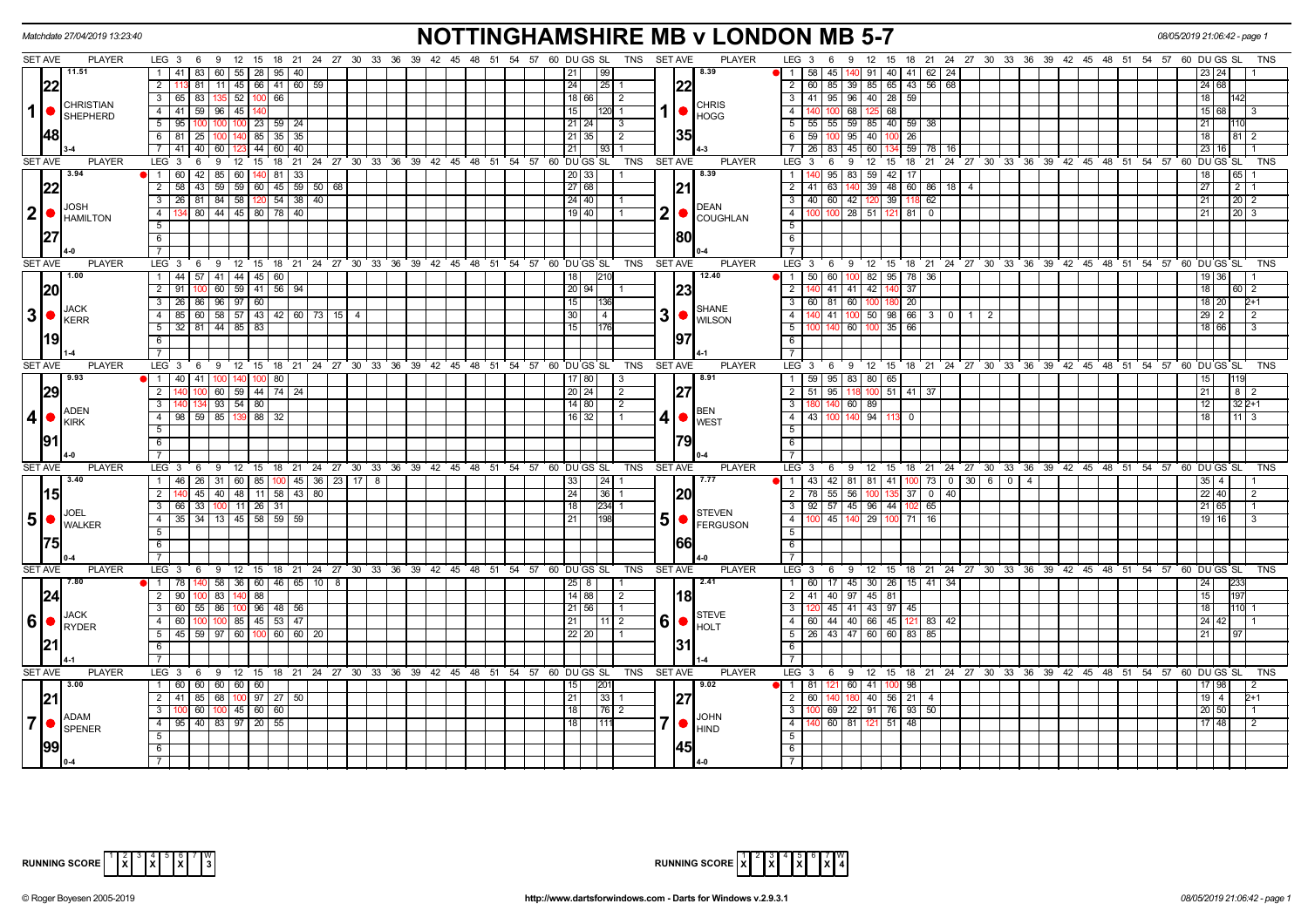|                |         | Matchdate 27/04/2019 13:23:40                                           |                                               |                |                   |                 |                  |                         |    |                      |                                                            |  |  |                  |          |  |                 |                     |            |                |                | <b>NOTTINGHAMSHIRE MB v LONDON MB 5-7</b>                 |                         |        |                     |                                           |                         |                 |               |         |  |  |                                                                       |  |    |    | 08/05/2019 21:06:54 - page 2 |              |      |                         |            |
|----------------|---------|-------------------------------------------------------------------------|-----------------------------------------------|----------------|-------------------|-----------------|------------------|-------------------------|----|----------------------|------------------------------------------------------------|--|--|------------------|----------|--|-----------------|---------------------|------------|----------------|----------------|-----------------------------------------------------------|-------------------------|--------|---------------------|-------------------------------------------|-------------------------|-----------------|---------------|---------|--|--|-----------------------------------------------------------------------|--|----|----|------------------------------|--------------|------|-------------------------|------------|
| SET AVE        |         | <b>PLAYER</b>                                                           | $LEG_36$                                      |                | - 9               |                 |                  |                         |    |                      | 12 15 18 21 24 27 30 33 36 39 42 45 48 51 54 57 60 DUGS SL |  |  |                  |          |  |                 |                     | <b>TNS</b> | <b>SET AVE</b> |                | <b>PLAYER</b>                                             | LEG <sub>3</sub>        |        | -6                  |                                           | 15                      |                 |               |         |  |  | 18  21  24  27  30  33  36  39  42  45  48  51  54  57  60  DU GS  SL |  |    |    |                              |              |      |                         | <b>TNS</b> |
|                |         | 6.43                                                                    |                                               | 40             | $45 \mid 60 \mid$ |                 |                  | 41   80   41            |    |                      |                                                            |  |  |                  |          |  |                 |                     |            |                |                | 14.66                                                     |                         | 60     | 95                  | 85                                        | 40 57                   | 64              |               |         |  |  |                                                                       |  |    |    |                              | 64           |      |                         |            |
|                | 19      |                                                                         | 2                                             |                | 26                | 40              | 41   76          | 138                     | 40 |                      |                                                            |  |  |                  |          |  | 21 40           |                     | -2         |                | 26             |                                                           | $\overline{2}$          |        |                     | 55<br>60                                  |                         |                 | $49$   12     |         |  |  |                                                                       |  |    |    |                              |              |      | 40   2                  |            |
|                |         |                                                                         | $\mathbf{3}$                                  |                |                   |                 |                  | 45 41 43 45 26 45       |    |                      |                                                            |  |  |                  |          |  |                 | 194                 |            |                |                | <b>MATT</b>                                               | $\mathbf{3}$            |        |                     | 60 I                                      | 100 38                  |                 |               |         |  |  |                                                                       |  |    |    |                              | $19$ 40      |      | $\mathbf{3}$            |            |
|                |         | $\mathbf{8}$ $\bullet$ $\mathbf{S}$ $\bullet$ $\mathbf{S}$ $\mathbf{S}$ | 4                                             |                | 45                | 19   81         |                  |                         |    |                      |                                                            |  |  |                  |          |  | 15 <sup>1</sup> | $ 131 $ 2           |            | 8 <sup>1</sup> |                | <b>WINZAR</b>                                             | $\overline{4}$          | 26     | 45                  | 40                                        |                         |                 |               |         |  |  |                                                                       |  |    |    |                              |              |      | 3                       |            |
|                |         |                                                                         | $\overline{5}$   26   55   22   140   83   26 |                |                   |                 |                  |                         |    |                      |                                                            |  |  |                  |          |  | 18 I            | $149$ 1             |            |                |                |                                                           | 5                       |        |                     | 96 121 127 16 16                          |                         |                 |               |         |  |  |                                                                       |  |    |    |                              | 16   16      |      | -3                      |            |
|                | 1751    |                                                                         | 6                                             |                |                   |                 |                  |                         |    |                      |                                                            |  |  |                  |          |  |                 |                     |            |                |                |                                                           | 6                       |        |                     |                                           |                         |                 |               |         |  |  |                                                                       |  |    |    |                              |              |      |                         |            |
|                |         |                                                                         |                                               |                |                   |                 |                  |                         |    |                      |                                                            |  |  |                  |          |  |                 |                     |            |                |                |                                                           |                         |        |                     |                                           |                         |                 |               |         |  |  |                                                                       |  |    |    |                              |              |      |                         |            |
| <b>SET AVE</b> |         | <b>PLAYER</b>                                                           | LEG <sub>3</sub>                              | - 6            | - 9               |                 |                  |                         |    |                      | 12 15 18 21 24 27 30 33 36 39                              |  |  | $42 \t 45 \t 48$ |          |  |                 | 51 54 57 60 DUGS SL | <b>TNS</b> |                | <b>SET AVE</b> | <b>PLAYER</b>                                             | LEG <sup>3</sup>        |        | <sup>9</sup><br>- 6 |                                           |                         |                 |               |         |  |  | 12 15 18 21 24 27 30 33 36 39 42 45 48 51 54 57 60 DUGS SL            |  |    |    |                              |              |      |                         | <b>TNS</b> |
|                |         | 13.25                                                                   | 1   45                                        |                | $95 \mid 25$      |                 | 81               |                         |    |                      |                                                            |  |  |                  |          |  | 15              | 155                 |            |                |                | 17.34                                                     | O 11                    | 60     | $60$   81           |                                           |                         |                 |               |         |  |  |                                                                       |  |    |    |                              |              |      |                         |            |
|                | 24      |                                                                         | $\overline{2}$                                | 85             | 55                | 100             |                  |                         |    | 0 30 81 42 8         |                                                            |  |  |                  |          |  | $24$ 8          |                     | -2         |                | 124            |                                                           | $\overline{2}$          |        |                     |                                           |                         |                 | $90$ 30 0     |         |  |  |                                                                       |  |    |    |                              | 21           |      | $20 \mid 3$             |            |
|                |         | <b>RICKY</b>                                                            | 3                                             |                | 55<br>40          |                 |                  | 55                      |    |                      |                                                            |  |  |                  |          |  | 15              | 86                  |            |                |                | <b>DARREN</b>                                             | $\overline{\mathbf{3}}$ |        | 41                  | 50                                        |                         | 36              |               |         |  |  |                                                                       |  |    |    |                              | 36           |      |                         |            |
| 9 <sup>1</sup> |         | <b>GRAY</b>                                                             | 4 <sup>1</sup>                                |                |                   |                 |                  | 60 85 60 60 80          |    |                      |                                                            |  |  |                  |          |  | 18              | $16$   1            |            | 9 <sub>1</sub> |                | <b>IRVING</b>                                             | 4                       |        |                     | 60 85 91                                  |                         | 25              |               |         |  |  |                                                                       |  |    |    |                              | 25<br>17     |      | $\overline{2}$          |            |
|                |         |                                                                         | 5 <sup>5</sup>                                |                | 85                |                 |                  | $99$ 50 $36$            | 10 |                      |                                                            |  |  |                  |          |  | 20 10           |                     |            |                |                |                                                           | 5 <sup>5</sup>          | -60 I  |                     | 60                                        | 00 60                   |                 | 40 60         |         |  |  |                                                                       |  |    |    |                              |              | 40   |                         |            |
|                | 44      |                                                                         | 6 60 80                                       |                |                   |                 |                  | $0$   97                |    | $12$ 12              |                                                            |  |  |                  |          |  | $22$   12       |                     |            |                | 184            |                                                           | - 6 I                   |        | 43 45 100           |                                           | 100 81                  |                 | 82   10       |         |  |  |                                                                       |  |    |    |                              | 21           |      |                         |            |
|                |         |                                                                         |                                               |                |                   | 26 I            |                  | 65                      | 40 |                      |                                                            |  |  |                  |          |  | $19$   40       |                     |            |                |                |                                                           |                         |        |                     | 55                                        | 40 21                   |                 | 60   47       |         |  |  |                                                                       |  |    |    |                              | 21           | 78   |                         |            |
|                | SET AVE | <b>PLAYER</b>                                                           | LEG <sub>3</sub>                              |                |                   | 12 <sup>°</sup> | - 15             | 18                      |    |                      | 21 24 27 30 33 36 39 42 45 48 51 54 57 60 DUGS SL          |  |  |                  |          |  |                 |                     | <b>TNS</b> |                | <b>SET AVE</b> | <b>PLAYER</b>                                             | LEG 3                   |        |                     | 12                                        | 15                      |                 |               |         |  |  | 18 21 24 27 30 33 36 39 42 45 48 51 54 57 60 DUGS SL                  |  |    |    |                              |              |      |                         | <b>TNS</b> |
|                |         | 19.29                                                                   |                                               | 83             | 80 83             |                 | $123$ 32         |                         |    |                      |                                                            |  |  |                  |          |  | 13 32           |                     | $2+1$      |                |                | 17.16                                                     |                         |        |                     |                                           |                         |                 |               |         |  |  |                                                                       |  |    |    |                              | 12           | 40   |                         |            |
|                | 28      |                                                                         | $\overline{2}$                                |                |                   | 85 17 85 45     |                  |                         |    |                      |                                                            |  |  |                  |          |  | 15              | 129                 |            |                | 26             |                                                           | $\overline{2}$          |        | 24                  | 80                                        | 135 <sup>1</sup><br>140 | $\overline{22}$ |               |         |  |  |                                                                       |  |    |    |                              | $18$ 22      |      | $\overline{\mathbf{3}}$ |            |
|                |         | ROBERT                                                                  | $\overline{3}$                                |                | $30 \t96$         |                 | 61   24          |                         |    |                      |                                                            |  |  |                  |          |  | 13 24           |                     | $2+1$      |                |                | <b>DANNY</b>                                              | 3                       |        |                     | 42 85 88                                  |                         |                 |               |         |  |  |                                                                       |  |    |    |                              |              |      |                         |            |
| $10 -$         |         | <b>RILEY</b>                                                            | $\overline{4}$                                |                |                   | 42              | 78               |                         |    |                      |                                                            |  |  |                  |          |  | 15              | 181 I 3             |            |                |                | $10o$ BROWN                                               | $\overline{4}$          | 58     | 97                  |                                           | 86 24                   | 56              |               |         |  |  |                                                                       |  |    |    |                              | 56<br>17     |      | $1 + 1$                 |            |
|                |         |                                                                         | 5   81                                        |                |                   |                 |                  |                         |    | 81 60 58 121 55 37 4 |                                                            |  |  |                  |          |  | 24              | $\overline{4}$      |            |                |                |                                                           | 51                      |        |                     | $\overline{100}$ 60 55 120 26 60 60 20    |                         |                 |               |         |  |  |                                                                       |  |    |    |                              | 23 20        |      |                         |            |
|                | 89      |                                                                         | 6                                             |                | 41                |                 |                  | $62 \mid 58$            |    |                      |                                                            |  |  |                  |          |  | 18   58         |                     | -3         |                | 91             |                                                           | 6                       | 24     | 99                  | 57                                        | 140<br>100 I            | 41              |               |         |  |  |                                                                       |  |    |    |                              | 18           |      | $40 \mid 2$             |            |
|                |         |                                                                         |                                               |                |                   |                 | 76   16          | $\overline{4}$          |    |                      |                                                            |  |  |                  |          |  | 16 I 4 I        |                     | $B+1$      |                |                |                                                           |                         | 30 140 |                     | 58 81 46                                  |                         |                 |               |         |  |  |                                                                       |  |    |    |                              | 15           | 146  |                         |            |
| <b>SET AVE</b> |         | <b>PLAYER</b>                                                           | LEG <sub>3</sub>                              |                | - 9               | 12              | 15               | 18                      | 21 |                      | 24 27 30 33 36 39                                          |  |  | 42 45 48         | 51 54 57 |  |                 | 60 DU GS SL         | <b>TNS</b> |                | <b>SET AVE</b> | <b>PLAYER</b>                                             | LEG <sub>3</sub>        |        |                     | -9<br>12                                  | 15                      |                 |               |         |  |  | 18 21 24 27 30 33 36 39 42 45 48 51                                   |  | 54 | 57 | 60 DU GS SL                  |              |      |                         | <b>TNS</b> |
|                |         | 8.40                                                                    |                                               |                |                   | 45              |                  | 59   36                 | 40 |                      |                                                            |  |  |                  |          |  |                 | 40                  | -2         |                |                | 13.55                                                     |                         | 22     | 41                  | -55                                       | 40 83                   |                 | $100$ 20   40 |         |  |  |                                                                       |  |    |    |                              | 40<br>22     |      |                         |            |
|                | 19      |                                                                         | $\overline{2}$                                |                | $^{24}$           |                 |                  | 41   100   60   76      |    |                      |                                                            |  |  |                  |          |  | 21 76           |                     | 3          |                | 23             |                                                           | $\overline{2}$          |        | 24                  |                                           |                         | $82 \ 60 \ 50$  |               |         |  |  |                                                                       |  |    |    |                              | 18           |      | $10$   2                |            |
|                |         | <b>JAMES</b>                                                            | 3 I                                           | 28 62 23 25 60 |                   |                 |                  |                         |    |                      |                                                            |  |  |                  |          |  | l 15 l          | 303                 |            |                |                | <b>MATT</b>                                               | $\overline{3}$          |        |                     | 45 60 60 174 126                          |                         | 36              |               |         |  |  |                                                                       |  |    |    |                              | 17 36        |      | $\overline{2}$          |            |
|                |         |                                                                         | 4 21                                          |                | $40 \mid 83$      |                 |                  | $100$ 45 72 44          |    |                      |                                                            |  |  |                  |          |  | 21              | $196$ 1             |            |                |                | <b>CROWLEY</b>                                            | $\overline{4}$          | 60     |                     |                                           |                         |                 | 81 100 10 10  |         |  |  |                                                                       |  |    |    |                              | 21<br>10     |      | $\mathcal{R}$           |            |
|                |         |                                                                         | $5   60   85   45   25   100   100   21   37$ |                |                   |                 |                  |                         |    |                      |                                                            |  |  |                  |          |  | 24              |                     |            |                |                |                                                           | $5 \mid 27$             |        |                     | 83 60 41                                  |                         |                 | $100$ 66      | $12$ 12 |  |  |                                                                       |  |    |    |                              | 26 12        |      |                         |            |
|                | 98      |                                                                         | 6                                             |                |                   |                 |                  |                         |    |                      |                                                            |  |  |                  |          |  |                 |                     |            |                | 99             |                                                           | 6                       |        |                     |                                           |                         |                 |               |         |  |  |                                                                       |  |    |    |                              |              |      |                         |            |
| <b>SET AVE</b> |         |                                                                         | $\overline{7}$                                |                |                   |                 |                  |                         |    |                      |                                                            |  |  |                  |          |  |                 |                     |            |                | SET AVE        |                                                           | $\overline{7}$          |        |                     |                                           |                         |                 |               |         |  |  |                                                                       |  |    |    |                              |              |      |                         | <b>TNS</b> |
|                |         | <b>PLAYER</b><br>10.99                                                  | LEG <sub>3</sub>                              | - 6            | - 9               |                 | 12 15<br>80   38 |                         |    |                      | 18 21 24 27 30 33 36 39 42 45 48 51 54 57 60 DUGS SL       |  |  |                  |          |  | 20 35           |                     | TNS        |                |                | <b>PLAYER</b><br>11.98                                    | LEG <sup>3</sup>        |        | - 9<br>-6<br>57     | $12 \overline{ }$<br>  96                 | 58 58                   |                 |               |         |  |  | 15 18 21 24 27 30 33 36 39 42 45 48 51 54 57 60 DUGS SL               |  |    |    |                              |              | 149  |                         |            |
|                | 22      |                                                                         | $\overline{2}$                                | 60             |                   |                 |                  | 5<br>140 81 60 40 28 92 | 35 |                      |                                                            |  |  |                  |          |  | 21 92           |                     |            |                | 23             |                                                           | 2 <sup>1</sup>          |        |                     | 31 100 58 72 20                           |                         | 26              |               |         |  |  |                                                                       |  |    |    |                              | 21           | 20 3 |                         |            |
|                |         |                                                                         | 3                                             | 40             | 53<br>43 I        |                 |                  | 36 63 58                |    |                      |                                                            |  |  |                  |          |  | 21              | 68                  |            |                |                |                                                           | 3 I                     | 57     |                     | 58<br>58                                  |                         |                 | $32 \mid 16$  |         |  |  |                                                                       |  |    |    |                              | 19<br>16     |      | $2+1$                   |            |
| l2 ●           |         | STUART                                                                  | 4 60 41 22                                    |                |                   |                 |                  | $125$ 60   81           |    |                      |                                                            |  |  |                  |          |  | l 18 l          | 112 1               |            |                |                | <b>LIAM</b><br>$12 \bullet  _{\text{HILL}}^{\text{LIAN}}$ | 4 I                     |        |                     | 56   56   70   59                         |                         |                 | 20            |         |  |  |                                                                       |  |    |    |                              | $19$ 20      |      | $\overline{2}$          |            |
|                |         | BARROWCLIFFE                                                            | $5 \mid 40 \mid$                              |                |                   |                 |                  | 80 41 85 25 114         | 8  |                      |                                                            |  |  |                  |          |  | 21              | 8 2+1               |            |                |                |                                                           |                         |        |                     | 85 60 60                                  |                         |                 | $16$   $40$   |         |  |  |                                                                       |  |    |    |                              | 20 40        |      | 2                       |            |
|                | 84      |                                                                         | 6 86 81                                       |                |                   |                 |                  | 62   20   2   78        |    |                      |                                                            |  |  |                  |          |  | 21              | 32                  |            |                |                |                                                           |                         |        |                     | 6   81   58   60   138   94   54   0   16 |                         |                 |               |         |  |  |                                                                       |  |    |    |                              | $22 \mid 16$ |      |                         |            |
|                |         |                                                                         |                                               |                |                   |                 |                  |                         |    |                      |                                                            |  |  |                  |          |  |                 |                     |            |                |                |                                                           |                         |        |                     |                                           |                         |                 |               |         |  |  |                                                                       |  |    |    |                              |              |      |                         |            |
|                |         |                                                                         |                                               |                |                   |                 |                  |                         |    |                      |                                                            |  |  |                  |          |  |                 |                     |            |                |                |                                                           |                         |        |                     |                                           |                         |                 |               |         |  |  |                                                                       |  |    |    |                              |              |      |                         |            |

| OP:           | .                                               | loı | .                                                                          |
|---------------|-------------------------------------------------|-----|----------------------------------------------------------------------------|
| <b>DUMBER</b> | ַ ∟חטטר<br>.<br>. .<br>$\overline{\phantom{a}}$ | ᄝᆘ  | . . <i>.</i><br>$\sim$<br>$\sim$ - $\sim$ - $\sim$<br>.<br>8 A I<br>.<br>. |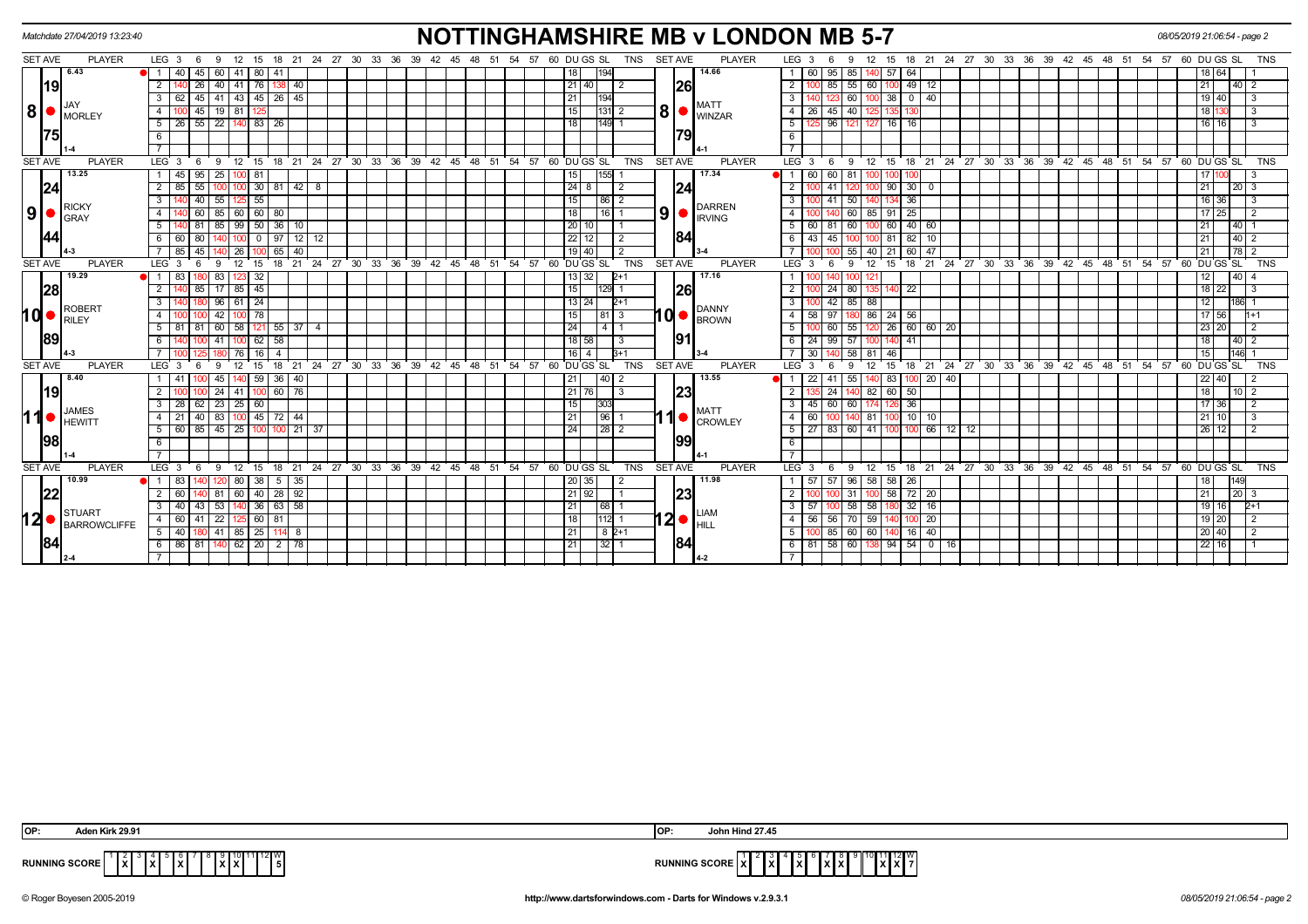| <b>NOTTINGHAMSHIRE MB</b>  |     |             |      |            |             |            |                 |            |             |     |             | <b>LONDON MB</b>    |     |      |             |            |             |            |             |            |      |     |             |
|----------------------------|-----|-------------|------|------------|-------------|------------|-----------------|------------|-------------|-----|-------------|---------------------|-----|------|-------------|------------|-------------|------------|-------------|------------|------|-----|-------------|
| <b>PLAYER</b>              | W/L | <b>LWON</b> | LOST | <b>AVE</b> | <b>TAVE</b> | <b>PTS</b> | <b>DRTS</b>     | <b>TON</b> | <b>TON+</b> | 180 | <b>TONS</b> | <b>IPLAYER</b>      | W/L | LWON | <b>LOST</b> | <b>AVE</b> | <b>TAVE</b> | <b>PTS</b> | <b>DRTS</b> | <b>TON</b> | TON+ | 180 | TONS        |
| <b>Christian Shepherd</b>  |     |             |      | 22.48      | 1.51        | 3170       | 14 <sup>°</sup> |            |             |     | 10          | Chris Hogg          | W   |      |             | 22.35      | 8.39        | 3174       | 142         |            |      |     |             |
| Josh Hamilton              |     |             |      | 22.27      | 3.94        | 2004       | 90              |            |             |     |             | Dean Coughlan       |     |      |             | 21.80      | 8.39        | 1897       |             |            |      |     |             |
| Jack Kerr                  |     |             |      | 20.19      |             | 1979       | 98              |            |             |     |             | Shane Wilson        | W   |      |             | 23.97      | 12.40       | 2445       | 102         |            |      |     | $10+1$      |
| Aden Kirk                  |     |             |      | 29.91      | 9.93        | 2004       | 67              |            |             |     | ŏ           | <b>Ben West</b>     |     |      |             | 27.79      | 8.91        | 1834       | 66          |            |      |     | $7 + 1$     |
| Joel Walker                |     |             |      | 15.75      | 3.40        | 1512       |                 |            |             |     |             | Steven Ferguson     | W   |      |             | 20.66      | 7.77        | 2004       |             |            |      |     |             |
| Jack Ryder                 |     |             |      | 24.21      | 7.80        | 2494       | 103             |            |             |     |             | Steve Holt          |     |      |             | 18.31      | 2.41        | 1868       | 102         |            |      |     |             |
| Adam Spener                |     |             |      | 21.99      | 3.00        | 1583       |                 |            |             |     |             | <b>John Hind</b>    | W   |      |             | 27.45      | 9.02        | 2004       | 73.         |            |      |     | $7 + 1$     |
| Jay Morley                 |     |             |      | 19.75      | 6.43        | 1837       | 93              |            |             |     |             | Matt Winzar         | W   |      |             | 26.79      | 14.66       | 2465       | 92          |            |      |     | $1^{\circ}$ |
| <b>Ricky Gray</b>          |     |             |      | 24.44      | 13.25       | 3250       | 133             |            |             |     |             | Darren Irving       |     |      |             | 24.84      | 17.34       | 3329       | 134         |            |      |     | 16          |
| <b>Robert Riley</b>        |     |             |      | 28.89      | 19.29       | 3293       | 114             |            |             |     | $15 + 3$    | Danny Brown         |     |      |             | 26.91      | 17.16       | 3095       | 115         |            |      |     | $14 + 1$    |
| <b>James Hewitt</b>        |     |             |      | 19.98      | 8.40        | 2038       | 102             |            |             |     | -8          | <b>Matt Crowlev</b> | W   |      |             | 23.99      | 13.55       | 2495       | 104         |            |      |     |             |
| <b>Stuart Barrowcliffe</b> |     |             |      | 22.84      | 10.99       | 2786       | 122             |            |             |     | -8+1        | l Liam Hill         | W   |      |             | 23.84      | 11.98       | 2837       | 119         |            |      |     | $10+1$      |
| <b>TOTALS</b>              |     | 28          |      | 22.71      | 0.00        | 27950      | 1231            |            |             |     | $82+4$      | <b>I TOTALS</b>     | W   |      | 28          | 23.88      | 0.00        | 29447      | 1233        | 78         | 27   |     | $110 + 5$   |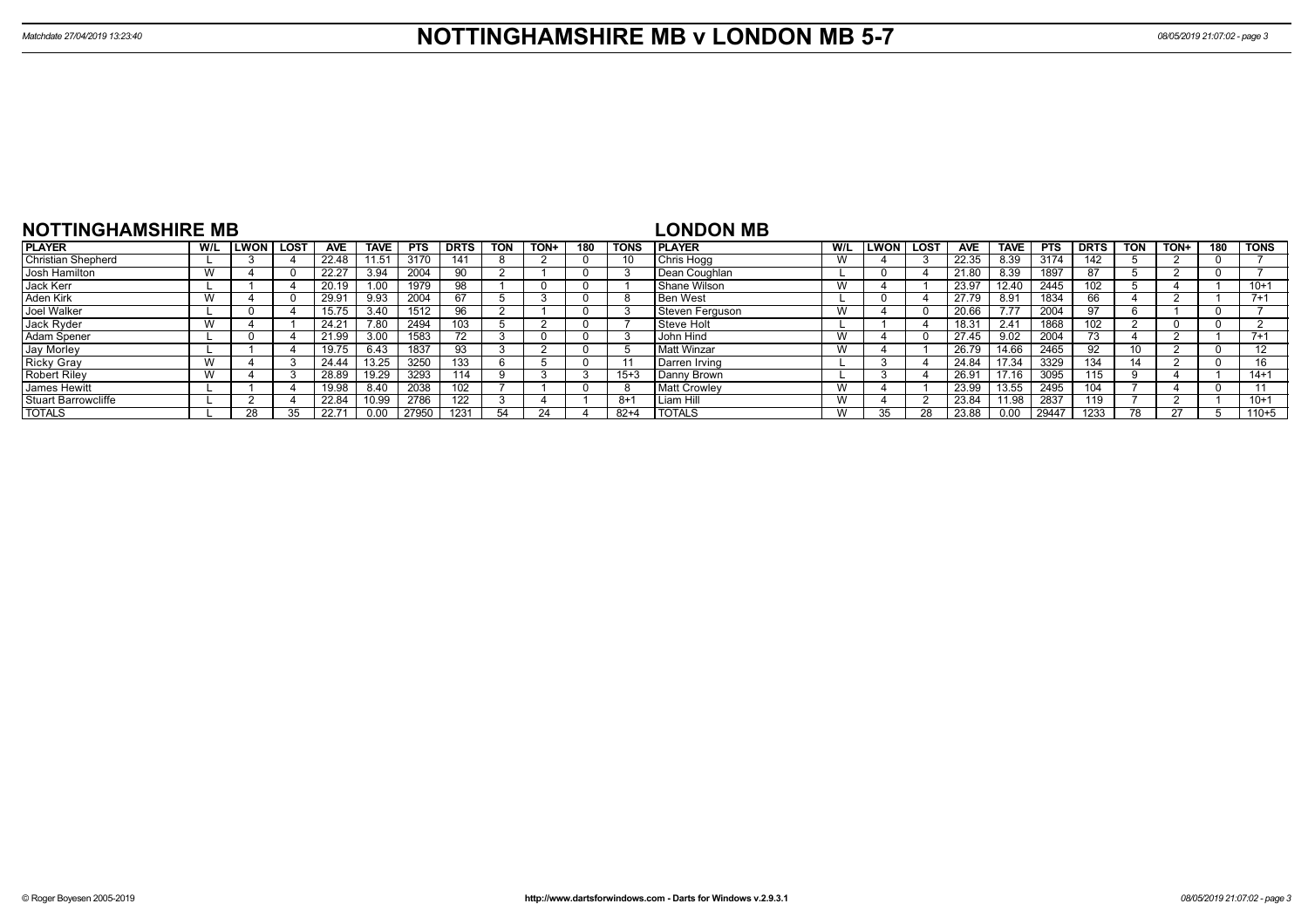| Matchdate 27/04/2019 10:56:53   |                                                                                    | <b>NOTTINGHAMSHIRE WB v LONDON WB 4-2</b>                                                                                                                                               | 08/05/2019 21:06:22 - page 1                                                                                |
|---------------------------------|------------------------------------------------------------------------------------|-----------------------------------------------------------------------------------------------------------------------------------------------------------------------------------------|-------------------------------------------------------------------------------------------------------------|
| <b>SET AVE</b><br><b>PLAYER</b> | $LEG_36$<br>27 30<br>12<br>21<br>24<br>33<br>-36<br>-9<br>15<br>18                 | <b>SET AVE</b><br>60 DU GS SL<br><b>TNS</b><br><b>PLAYER</b><br>LEG <sub>3</sub><br>24<br>27<br>30<br>- 33<br>36<br>39<br>-39<br>48<br>-54<br>-57<br>21<br>-42<br>-45                   | 60 DU GS SL<br>TNS<br>-45<br>48<br>-51<br>-54<br>57                                                         |
| $18 \overline{3}$               | 85<br>$\overline{60}$<br>26<br>68<br>30   45<br>26 66<br>35<br>60                  | 3.40<br>30 60 <br>$\blacksquare$<br>41<br>35 <sup>1</sup><br>60<br>$-44$<br>26<br>$97 \, 37$<br>66<br>17<br>58                                                                          | 30<br>20                                                                                                    |
| JULIE                           | $100$ $100$ $36$ $22$<br> 40 <br>$\sqrt{23}$<br>$\overline{2}$                     | $19$ <sub>SHAZ</sub><br>21<br> 40 3<br>100 100 44 63 47<br>62 85<br>$\overline{2}$                                                                                                      | 20 47<br>$\overline{1}$ 2                                                                                   |
| 1<br><b>WILSON</b>              | 45 41 60 22 40 45 100 23<br>60 26<br>3 I                                           | $\bigcirc$ DEBOO<br>  31   41   83   45   60   99   7   43   52   30   10<br>30<br> 39 1<br>$\mathbf{3}$                                                                                | 31   10                                                                                                     |
| 22                              | $145$ 85 45 100<br>$22$ 88 68<br>36<br>4 I                                         | <b>108</b> COSTELLO<br>140 60 60 60 73 31 38<br>24<br>$12$ 1<br>39<br>$\overline{4}$                                                                                                    | 23 38                                                                                                       |
|                                 | - 5                                                                                | 5                                                                                                                                                                                       |                                                                                                             |
| <b>PLAYER</b><br><b>SET AVE</b> | LEG <sub>3</sub><br>9<br>$12$ 15<br>- 6                                            | 18 21 24 27 30 33 36 39 42 45 48 51 54 57 60 DUGSSL<br><b>TNS</b><br>12 15 18 21 24 27 30 33 36 39 42 45 48 51 54 57 60 DUGS SL<br><b>SET AVE</b><br><b>PLAYER</b><br>LEG 3<br>9<br>- 6 | TNS                                                                                                         |
| 1.00<br> 16                     | 58<br>$45$ 81<br>$43 \mid 47 \mid 45$<br>22<br>  60<br>100                         | 26 45 <br>6.37<br>44<br>43<br>$9 \mid 33$<br>43<br>43<br>16I                                                                                                                            | $86$ 2<br>24                                                                                                |
| <b>REBECCA</b>                  | 80<br>$\overline{2}$<br>45<br>60 81<br>81<br>$46$ 31<br>  41                       | 24<br>99<br>$48$ 6 36<br> 36 <br>70<br>41<br>60<br>41<br><b>MANDY</b>                                                                                                                   | $25 \ 36$                                                                                                   |
| $\mathbf{2}$<br><b>C</b> OLLINS | 41<br>45 42 60 66 40<br>10<br>30   66<br>3 <sup>1</sup><br>-41<br>60               | $\overline{2}$<br> 33 40 <br>$45 \mid 26 \mid 60 \mid 36 \mid 37$<br>$\overline{\cdot}$<br>60<br>41 60 22<br>81<br><b>SOLOMONS</b>                                                      | 30 <sup>°</sup><br>33                                                                                       |
| 82                              | 4 30 41 46 60 60 68 26 41 45 44 30 10                                              | 34 10 <br>$\overline{4}$<br>60 41 100 41 137<br> 0119 00110<br> 37                                                                                                                      | 36                                                                                                          |
|                                 | 5 <sup>5</sup>                                                                     | 5 <sup>5</sup>                                                                                                                                                                          |                                                                                                             |
| <b>SET AVE</b><br><b>PLAYER</b> | 27 30<br>33<br>$LEG_36$<br>12<br>21 24<br>9<br>- 15<br>18                          | 36 39 42 45 48 51 54 57 60 DU GS SL<br><b>SET AVE</b><br><b>PLAYER</b><br><b>TNS</b><br>LEG <sub>3</sub><br>27<br>12<br>18<br>21<br>24<br>9<br>- 15                                     | 30 33 36 39 42 45 48 51 54 57 60 DUGS SL<br>TNS                                                             |
| $\sqrt{0.00}$                   | 38<br>23<br>22<br>43 I<br>1   21<br>40<br>43<br>-27                                | 39<br>3.00<br>27 24 13<br> 99 <br>$\overline{20}$<br>10 10<br>58<br>30<br>33<br>40 l<br>11<br>26<br>47<br>40.<br>24                                                                     | 41   10                                                                                                     |
| 12<br>$\Box$ GINA               | -26<br>42<br>$36 \mid 57$<br>27<br>$39 \mid 48$<br>36 45 44 42 48                  | 13<br>38 48<br>68<br>92<br>$13$ 6<br>40 I<br>45<br>21<br>40                                                                                                                             | 36<br>32 I                                                                                                  |
| 3 <sup>1</sup><br>Iguest        | 58<br>$22$ 41<br>39 <sup>°</sup><br>3 <sup>1</sup><br> 42 <br>79 45                | JANE<br>3 <sup>1</sup><br>24<br> 98 <br>3<br>94<br>38<br>58 I<br>10 <sup>1</sup><br>85<br>$\blacksquare$ BIGGS                                                                          | $26 \overline{10}$                                                                                          |
| 34                              | 32<br>$60$   27<br>$14$ 57 43<br>38 29 39<br>$\overline{4}$<br>45<br> 55           | $35 \mid 39$<br>-83 I<br>66   40<br>-26<br>-26<br>-26<br>66<br>45<br> 00                                                                                                                | 33<br>32                                                                                                    |
|                                 | 30<br>39<br>39<br>57<br>40 I<br>-26<br>26   31<br>84<br>$^{\circ}$                 | 51<br>35<br>6<br>45<br>45<br>9<br>-47<br>$\mathbf{O}$<br>$\mathbf{O}$<br>43<br>- 10 I                                                                                                   | 51<br>10 <sup>1</sup><br>$\mathbf{0}$<br>$\overline{\phantom{0}}$ 0 $\overline{\phantom{0}}$<br>$\mathbf 0$ |
| <b>SET AVE</b><br><b>PLAYER</b> | LEG <sub>3</sub><br>27<br>33<br>36<br>21<br>-24<br>30                              | 48<br>54<br>57<br>60 DUGS SL<br><b>TNS</b><br><b>SET AVE</b><br>39<br>ີ 42<br>45<br>51<br><b>PLAYER</b><br>LEG <sup>®</sup><br>30<br>33<br>36<br>39 42<br>27                            | $\overline{54}$<br>48 51<br>$5760$ DU GS SL<br>45<br><b>TNS</b>                                             |
| 3.21                            | 85<br>31<br>27<br>79                                                               | 3.00<br>27<br> 20 <br>39<br>$12 \overline{ }$<br>-33<br>40                                                                                                                              | 27   40                                                                                                     |
| 15 <br><b>WENDY</b>             | 26<br>$75$   22<br>40<br>81<br>$\overline{0}$<br>$\overline{2}$<br>100<br>$\Omega$ | 18<br>30<br>60<br>47 43 27 54 20<br>$16$   2<br>64<br>41<br>65<br>45<br>$\overline{2}$<br>35<br><b>IDEE</b>                                                                             | $31 \ 20$                                                                                                   |
| 4<br>Існіск                     | 27 21 37 41 81<br>$40$   26   45<br>3 <sup>1</sup><br>- 6                          | 4<br>27<br>100 42 21 85 43 59 94 36<br>177<br>21<br>$\mathbf{3}$<br><b>BELCHER</b>                                                                                                      | 25 36                                                                                                       |
| <b>36</b>                       | $\overline{4}$                                                                     | $\overline{4}$                                                                                                                                                                          |                                                                                                             |
|                                 | 5 <sup>5</sup>                                                                     | -5                                                                                                                                                                                      |                                                                                                             |
| <b>PLAYER</b><br><b>SET AVE</b> | LEG <sub>3</sub><br>12<br>15<br>- 6<br>9                                           | 18 21 24 27 30 33 36 39 42 45 48 51 54<br>21 24 27 30 33 36 39 42 45 48 51 54<br>57 60 DU GS SL<br>TNS<br><b>SET AVE</b><br><b>PLAYER</b><br>LEG 3<br>12<br>-9<br>15<br>18              | 57 60 DU GS SL<br>TNS                                                                                       |
| 1.00<br>17                      | $1 \mid 24$<br>60 I<br>$62$ 78 32<br>38<br>$100$ 60<br>47                          | 2.14<br>26 32 <br>83 63<br>$\sqrt{28}$<br>$22$ 78 40<br>-55 I                                                                                                                           | 27<br>84                                                                                                    |
| <b>NICOLA</b>                   | 60 60 41 60 59 80<br>$2$ 81<br>60 I                                                | 16I<br>24 80 <br>60<br>41 61<br>23<br>66 I<br><b>MICHELLE</b>                                                                                                                           | $36 \mid 2$<br>21                                                                                           |
| 5 <br>MCNAMARA                  | 26   26   30   60   41   30   22   58   45   60<br>$3 \mid 26 \mid 41 \mid$        | 5<br>36<br>  58   45   60   22   71   28   5   21   76<br>  36  <br>28<br>40 I<br>40 I<br><b>FLEMING</b>                                                                                | 37 40                                                                                                       |
| 42                              | 45 60 41 30 81 97 40<br>$4$   22   85                                              | 27 40<br>  85   28   85   45   26   43   41   26<br>$\overline{4}$                                                                                                                      | 24<br>122                                                                                                   |
|                                 | $\overline{5}$                                                                     | $\overline{5}$                                                                                                                                                                          |                                                                                                             |
| <b>SET AVE</b><br><b>PLAYER</b> | $LEG_36$<br>33<br>$^{\circ}$ 12<br>21<br>24<br>27 30<br>-9<br>- 15<br>18           | 54 57 60 DUGS SL<br><b>SET AVE</b><br><b>PLAYER</b><br>27 30 33 36 39 42 45 48 51 54<br>$36$ 39 42 45 48 51<br><b>TNS</b><br>LEG 3<br>12<br>18<br>21<br>24<br>9<br>- 15                 | $57$ 60 DU GS SL<br><b>TNS</b>                                                                              |
| 3.92<br>16                      | $\sqrt{44}$<br>1 95<br>60 60 30<br>60<br>41<br>59<br>  45                          | 2.08<br>30 59 <br>43 40 81<br>45 37<br>69 57<br>52                                                                                                                                      | 20<br>27                                                                                                    |
|                                 | 85 41 60<br>180 23 20<br>2<br>61<br>$\overline{0}$<br>$0 \mid 20$<br>$-111$        | 15<br>$32 \mid 20 \mid$<br>52<br>42 63 23 21 45 25 27 55 40 28<br>$h+1$                                                                                                                 | 80<br>33                                                                                                    |
| SARAH<br>6 <br><b>BRENT</b>     | 11 81 28 76 81 41 22 6 0<br>3 <sup>1</sup><br>$\sqrt{43}$                          | <b>LYNNE</b><br>$6\vert$<br>33<br>21 49 41 41 57 9 45 60 29 41 108<br>$12$   1<br>3<br><b>BIONDINI</b>                                                                                  | 33 108                                                                                                      |
| <b>46</b>                       | 43   99   41   112   85   58   24   32<br>4 I                                      | 26 32 <br>45 41 45 60 100 44 84 62 10<br>$\overline{4}$<br> 78                                                                                                                          | 27<br>$10$ 1                                                                                                |
|                                 | 5 <sub>1</sub>                                                                     | - 5                                                                                                                                                                                     |                                                                                                             |
|                                 |                                                                                    |                                                                                                                                                                                         |                                                                                                             |

| OP:            | $\sim$ $\sim$                  | זטו | tello 19.08ء |
|----------------|--------------------------------|-----|--------------|
| <b>DUMBRIA</b> | . .<br>$\ x\ x\ $<br>uure<br>. |     | .            |